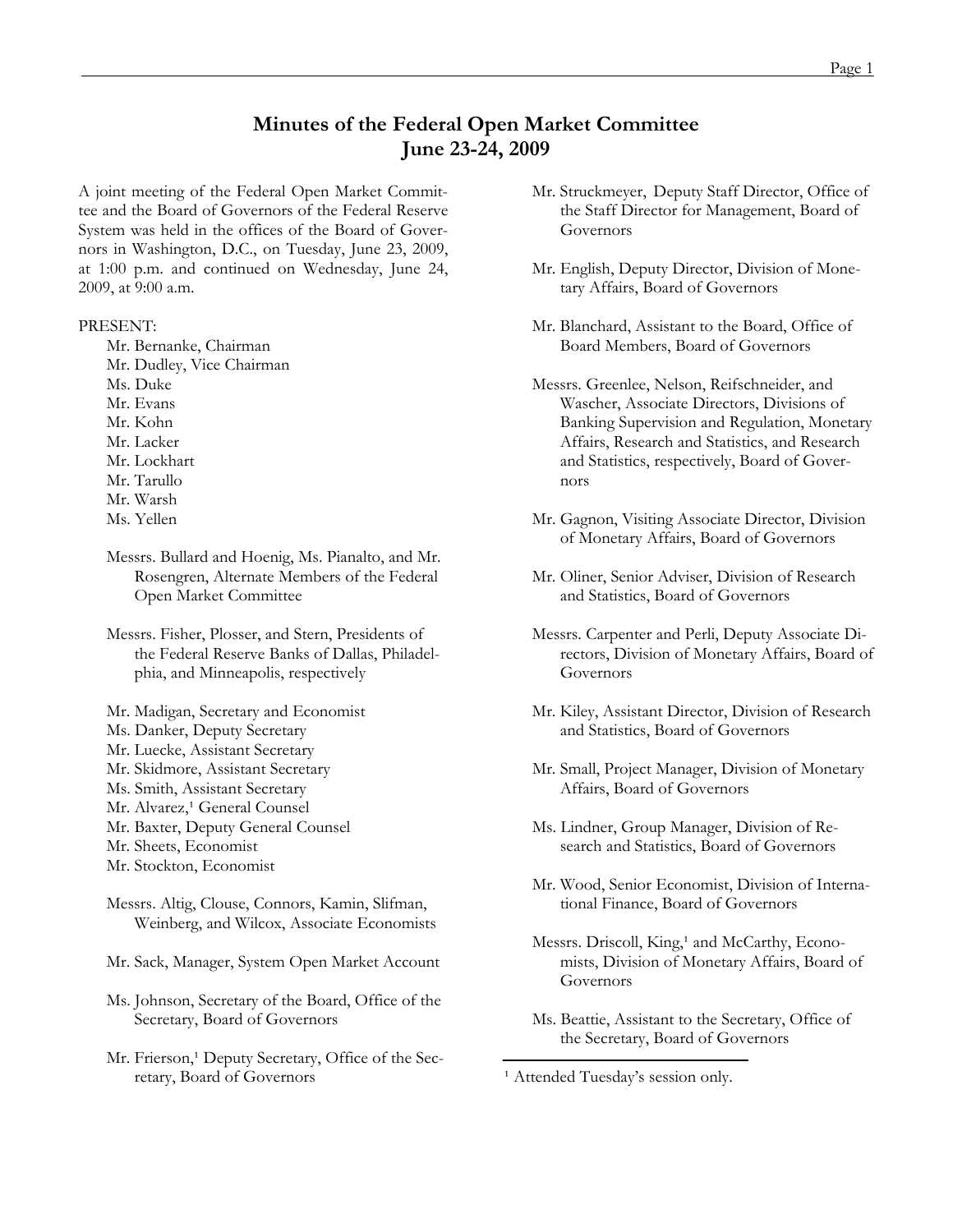- Ms. Low, Open Market Secretariat Specialist, Division of Monetary Affairs, Board of Governors
- Messrs. Fuhrer and Rosenblum, Executive Vice Presidents, Federal Reserve Banks of Boston and Dallas, respectively
- Mr. Judd, Advisor to the President, Federal Reserve Bank of San Francisco
- Messrs. Feldman, Hilton, Krane, McAndrews, Mses. Mester and Mosser, and Messrs. Schweitzer, Sellon, and Waller, Senior Vice Presidents, Federal Reserve Banks of Minneapolis, New York, Chicago, New York, Philadelphia, New York, Cleveland, Kansas City, and St. Louis, respectively
- Ms. Logan, Vice President, Federal Reserve Bank of New York

#### **Developments in Financial Markets and the Federal Reserve's Balance Sheet**

The Manager of the System Open Market Account (SOMA) reported on recent developments in domestic and foreign financial markets. The Manager also reported on System open market operations in Treasury securities and in agency debt and agency mortgagebacked securities (MBS) during the period since the Committee's April 28-29 meeting. By unanimous vote, the Committee ratified those transactions. There were no open market operations in foreign currencies for the System's account over the intermeeting period.

The Committee reviewed a staff proposal that would authorize the Desk to lend, as part of the Federal Reserve's regular overnight securities lending operations, securities held in the SOMA portfolio that are direct obligations of federal agencies. Lending agency securities was viewed as a technical modification to the existing overnight securities lending program that would support functioning of agency debt markets. The Committee voted unanimously to amend paragraph 3 of the Authorization for Domestic Open Market Operations with the text underlined below.

> "3. In order to ensure the effective conduct of open market operations, the Federal Open Market Committee authorizes the Federal Reserve Bank of New York to lend on an overnight basis U.S. Government securities and securities that are di

rect obligations of any agency of the United States, held in the System Open Market Account, to dealers at rates that shall be determined by competitive bidding. The Federal Reserve Bank of New York shall set a minimum lending fee consistent with the objectives of the program and apply reasonable limitations on the total amount of a specific issue that may be auctioned and on the amount of securities that each dealer may borrow. The Federal Reserve Bank of New York may reject bids which could facilitate a dealer's ability to control a single issue as determined solely by the Federal Reserve Bank of New York."

The staff reported on projections of the Federal Reserve's balance sheet under various assumptions about economic and financial conditions and the associated path of monetary policy. Staff projections suggested that the size of the Federal Reserve's balance sheet might peak late this year and decline gradually thereafter. The staff also presented information on the possible implications of substantial changes in the size and composition of the Federal Reserve's balance sheet for the System's net income. The analysis indicated that the Federal Reserve was likely to earn substantial net interest income over the next few years under most interest rate scenarios. The staff presented one scenario, however, in which aggressive increases in shortterm interest rates significantly reduced System net income relative to a baseline scenario. The analysis also suggested that the market value of the Federal Reserve's securities holdings could decline appreciably under some scenarios. However, while the Federal Reserve would retain the option of selling securities before they mature or are prepaid as a means of tightening policy when appropriate, it was not expected to have to do so. Changes in market valuations were thus seen as unlikely to have significant implications for the System's net income.

In a related discussion, the staff briefed the Committee on a number of possible tools that the Federal Reserve might employ to foster effective control of the federal funds rate in the context of a much expanded balance sheet. Some of those tools were focused primarily on shaping or strengthening the demand for reserves, while others were designed to provide greater control over the supply of reserves. In discussing the staff presentation, meeting participants generally agreed that the Federal Reserve either already had or could develop tools to remove policy accommodation when appropri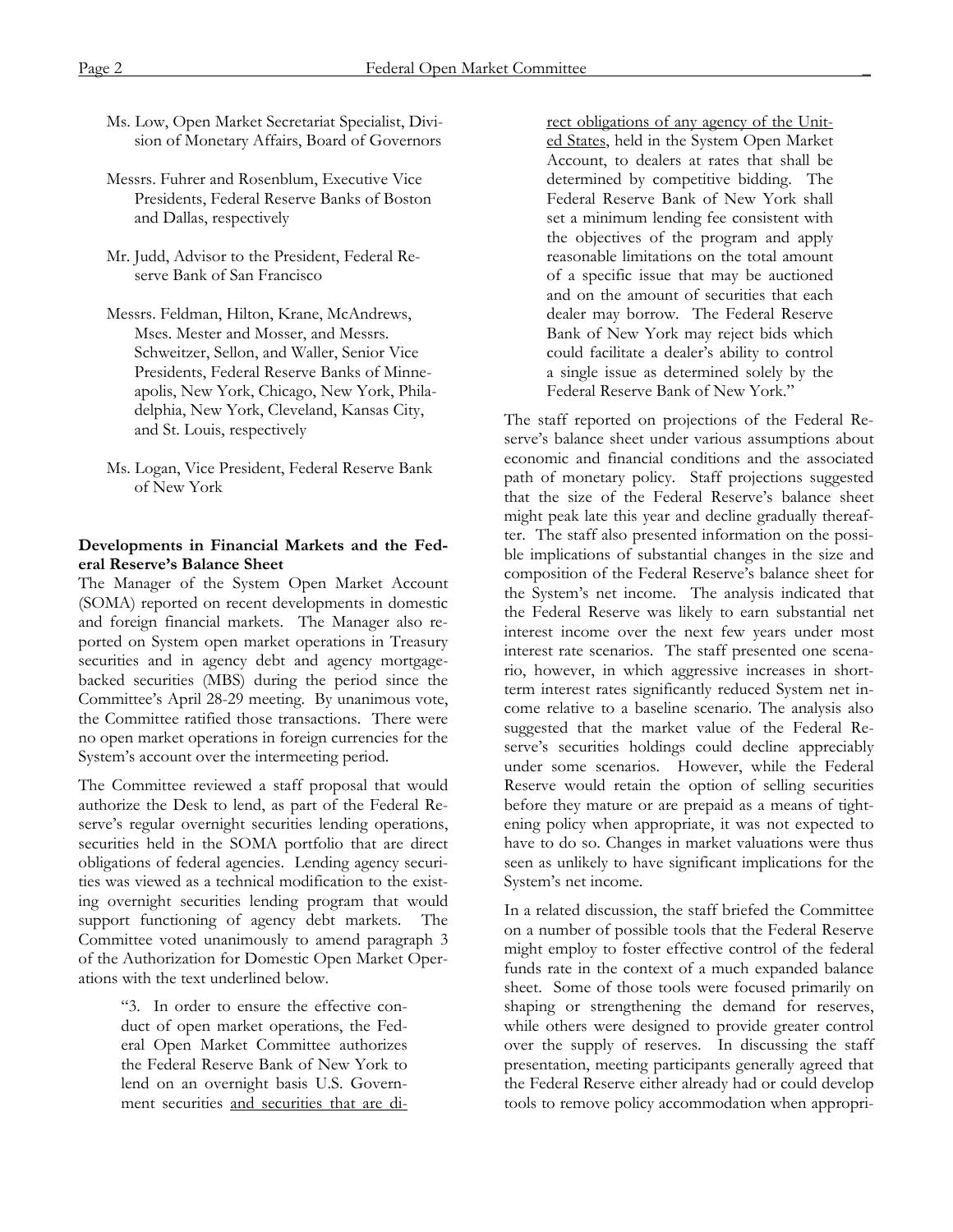ate. Ensuring that policy accommodation can ultimately be withdrawn smoothly and at the appropriate time would remain a top priority of the Federal Reserve.

The staff also provided the Committee with an analysis of the potential adverse effects of very high reserve balances on bank capital ratios. An important issue was whether the further increase in reserve balances that is likely to result from the Federal Reserve's already-announced program of asset purchases could lead banks to limit their lending and acquisition of securities in order to prevent an excessive decline in their capital ratios. The analysis concluded that, with few exceptions, banks' regulatory leverage ratios (defined as tier 1 capital divided by total average assets) were likely to remain comfortably above regulatory minimums, even with the substantial growth in reserve balances projected to occur in coming months and even if there were some erosion in bank capital. In part, that result reflected the fact that many institutions had raised capital lately; in addition, the leverage ratios for most institutions were well above the regulatory minimums at the end of the first quarter.

The staff also reviewed the experience to date with the Federal Reserve's purchases of Treasury securities, agency debt securities, and agency MBS. A number of potential modifications to those programs were presented for the Committee's consideration, including possible expansions in their size, extensions of the duration of securities purchased, steps to increase the flexibility of those purchases both within each program and across programs in response to short-term market developments, and possible approaches to winding down purchases as the programs near completion. The Federal Reserve was already purchasing a very large fraction of new current-coupon agency MBS and agency debt, and further increasing the scale of those programs could compromise market functioning. Some participants thought that increases in purchases of Treasury securities might have little or no effect on long-term interest rates unless the increases were very sizable, given the large amount of current and projected supply of Treasury securities. Others were concerned that announcements of substantial additional purchases could add to perceptions that the federal debt was being monetized. While most members did not see largescale purchases of Treasury securities as likely to be a source of inflation pressures given the weak economic outlook, public concern about monetization could have adverse implications for inflation expectations. The asset purchase programs were intended to support economic activity by improving market functioning and

reducing interest rates on mortgage loans and other long-term credit to households and businesses relative to what they otherwise would have been. But the Committee had not set specific objectives for longerterm interest rates, and participants did not consider it appropriate to allow the Desk discretion to adjust the size and composition of the Federal Reserve's asset purchases in response to short-run fluctuations in market interest rates. Some participants noted that, in principle, the Committee could formulate a plan for asset purchases that would respond to economic and financial developments in a way that might better promote monetary policy objectives. Most, however, thought that formulating and communicating such a plan would be very difficult, potentially leading to an increase in market uncertainty regarding Federal Reserve actions and intentions. Many participants agreed, however, that it was appropriate for the Desk to make small adjustments to the size and timing of purchases aimed at fostering market liquidity and improving market functioning. Participants discussed the merits of including securities backed by adjustable-rate mortgages in MBS purchases and of tapering off purchases of securities as the asset purchase programs were being completed, but the Committee did not reach a decision on those issues at the meeting.

The staff presented policymakers with proposals for extensions, modifications, and terminations of various liquidity programs. A number of the credit and liquidity facilities that the Federal Reserve had established in the course of the financial crisis were scheduled to expire on October 30. Use of most of the liquidity facilities had declined in recent months as market conditions had improved. Still, meeting participants judged that market conditions remained fragile, and that concerns about counterparty credit risk and access to liquidity, both of which had ebbed notably in recent months, could increase again. Moreover, participants viewed the availability of the liquidity facilities as a factor that had contributed to the reduction in financial strains**.** If the Federal Reserve's backup liquidity facilities were terminated prematurely, such developments might put renewed pressure on some financial institutions and markets and tighten credit conditions for businesses and households. The period over year-end was seen as posing heightened risks given the usual pressures in financial markets at that time. In these circumstances, participants agreed that most facilities should be extended into early next year. However, participants also judged that improved market conditions and declining use of the facilities warranted scaling back, suspending,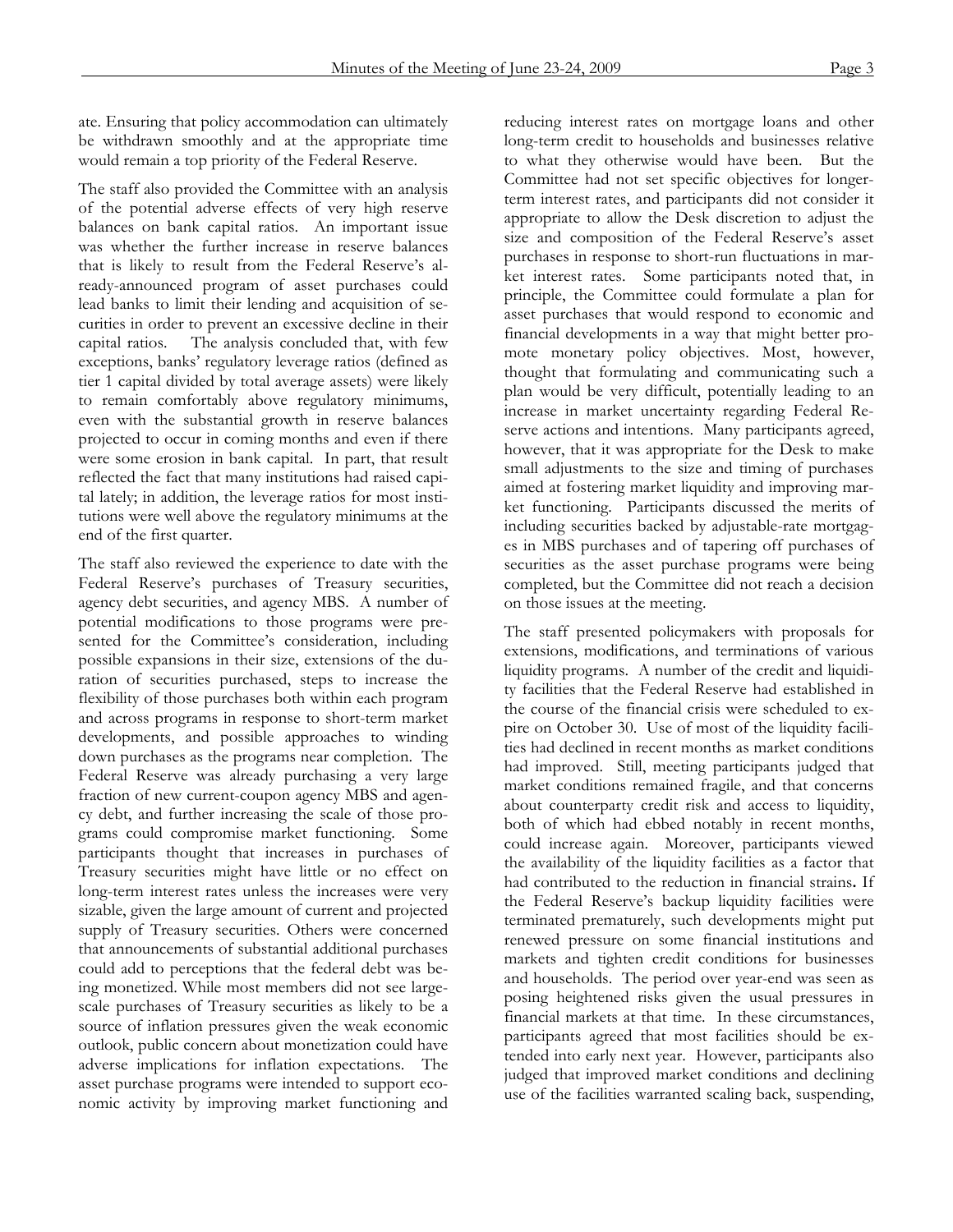or tightening access to several programs, including the Term Auction Facility (TAF), the Term Securities Lending Facility (TSLF), and the Asset-Backed Commercial Paper Money Market Mutual Fund Liquidity Facility (AMLF).

Following the presentation and discussion of the staff proposal, the Board voted unanimously to extend the AMLF, the Commercial Paper Funding Facility (CPFF), the Primary Dealer Credit Facility (PDCF), and the TSLF through February 1, 2010. The Board did not extend the Money Market Investor Funding Facility (MMIFF) beyond October 30. The extension of the TSLF required the approval of the Federal Open Market Committee (FOMC), as that facility was established under the joint authority of the Board and the FOMC. The Board and the FOMC jointly decided to suspend some TSLF auctions and to reduce the size and frequency of others. In addition, the FOMC extended the temporary reciprocal currency arrangements (swap lines) between the Federal Reserve and other central banks to February 1, 2010. The FOMC unanimously passed the following resolution to extend the temporary swap arrangements and the TSLF:

> "The Federal Open Market Committee extends until February 1, 2010, its authorizations for the Federal Reserve Bank of New York to engage in temporary reciprocal currency arrangements ("swap arrangements") with foreign central banks under the conditions previously established by the Committee.

> The Federal Open Market Committee extends until February 1, 2010, its authorizations for the Federal Reserve Bank of New York to provide a Term Securities Lending Facility, subject to the same collateral, interest rate, and other conditions previously established by the Committee. However, the Federal Reserve Bank of New York is directed to suspend Schedule 1 TSLF auctions, effective immediately. The Federal Reserve Bank of New York is directed to conduct Schedule 2 TSLF auctions initially on a monthly basis in amounts of \$75 billion; the Reserve Bank is directed to reduce over time the amounts provided through the TSLF as market conditions warrant. The Federal Reserve Bank of New York is directed to suspend operations of the Term Securities Lending Facil

ity Options Program (TOP), effective immediately. Should market conditions appear to warrant the resumption of Schedule 1 TSLF or TOP auctions, the Account Manager is to consult with the Chairman and, if possible, the Board and the Federal Open Market Committee."

Board members and FOMC participants noted their expectation that a number of these facilities may not need to be extended beyond February 1, 2010, if the recent improvements in market conditions continue. However, if financial stresses do not moderate as expected, the Board and the FOMC were prepared to extend the terms of some or all of the facilities as needed to promote financial stability and economic growth.

## **Staff Review of the Economic Situation**

The information reviewed at the June 23-24 meeting suggested that the economy remained very weak, though declines in activity seemed to be lessening. Employment was still falling, and manufacturers had cut production further in response to excess inventories and soft demand. But the reductions in employment and industrial production had slowed somewhat, consumer spending appeared to be holding reasonably steady after shrinking in the second half of 2008, and sales and construction of single-family homes had apparently flattened out. In addition, the recent declines in capital spending were smaller than those recorded earlier in the year. Consumer price inflation was fairly quiescent in recent months, although the upturn in energy prices appeared likely to boost headline inflation in June.

The demand for labor weakened further in May, albeit less rapidly than in earlier months. Nonfarm payrolls continued to shrink, but the decline was the smallest since September. In addition, average weekly hours of production and nonsupervisory workers on private payrolls, which had dropped substantially from September to March, were essentially unchanged in April and May. Thus aggregate hours worked by this group fell at a slower pace in April and May than on average over the previous seven months. The unemployment rate, however, rose further in May, to 9.4 percent. Despite the high level of joblessness, the labor force participation rate moved up for a second consecutive month to a level close to where it was at the beginning of the recession. The four-week moving average of initial claims for unemployment insurance fell back a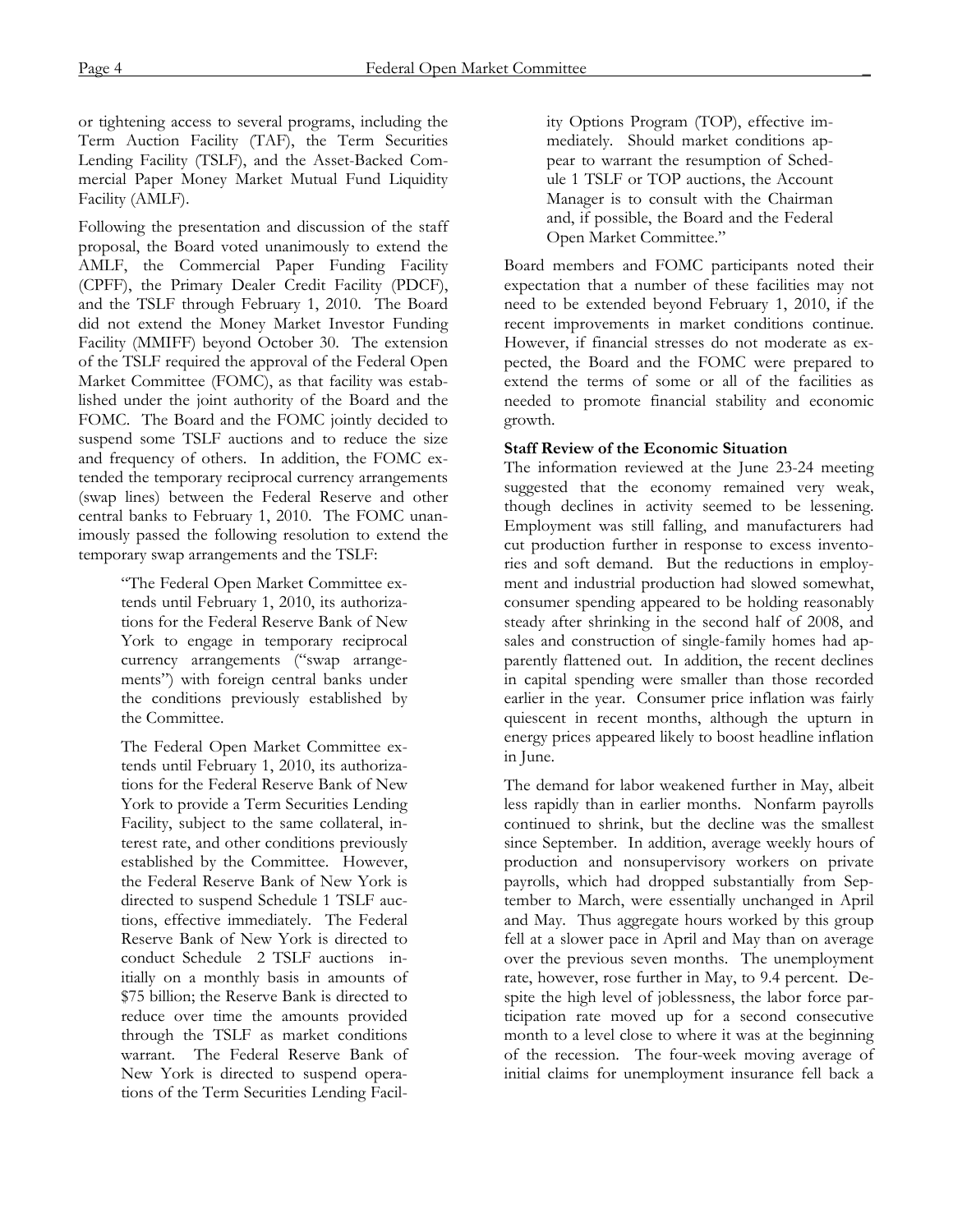little, but the number of individuals receiving unemployment insurance benefits continued to increase.

Industrial production decreased in April and May but at a slower pace than in the first quarter. Manufacturing output also fell in those months, and the factory operating rate dipped further in May. In the high-tech sector, computer output fell at a pace similar to that in the first quarter, but near-term indicators of production turned somewhat less negative and global semiconductor sales climbed in April for the second consecutive month. The production of motor vehicles and parts dropped sharply in May, principally because of extended plant shutdowns at General Motors and Chrysler. The production of commercial aircraft moved up. Outside the transportation and high-tech sectors, most industries continued to cut production in both April and May, though at a slower pace than over the preceding five months.

Real personal consumption expenditures rose somewhat in the first quarter after falling in the second half of 2008, and available data suggested that spending was holding reasonably steady in the second quarter. On the basis of the latest retail sales data, real expenditures on goods other than motor vehicles appeared to have risen slightly in May and to have changed little, on net, since the turn of the year. Sales of light motor vehicles in April and May were slightly higher than the firstquarter average. Real outlays on services were reported to have picked up some in April from the average monthly gain seen over the first three months of the year. The fundamental determinants of consumer demand appeared to have improved a bit: Despite the ongoing decline in employment, real disposable personal income rose in the first quarter and posted another sizable gain in April as various provisions of the American Recovery and Reinvestment Act of 2009 boosted transfer payments and reduced personal taxes. In addition, equity prices recorded substantial gains in April and May, reversing a small portion of the prior wealth declines. Measures of consumer sentiment, while remaining at levels typically seen during recessions, improved markedly from the historical lows recorded around the turn of the year.

Single-family housing starts edged up in May, and adjusted permit issuance for single-family houses was a little above the level of starts, as it had been since January. In contrast, activity in the much smaller multifamily sector fell significantly further, reflecting a sharp deterioration in the fundamentals in that sector. The steep decline in the demand for new single-family houses seemed to have abated. However, the pace of new home sales was still very low in April, and the months' supply of new homes remained quite elevated relative to sales despite a decrease in the stock of unsold new single-family homes to a level roughly onehalf of its mid-2006 peak. Sales of existing singlefamily homes had been fairly steady from late 2008 through May. The relative stability of the resale market over this period coincided with a heightened proportion of transactions involving bank-owned and other distressed properties. The apparent stabilization in housing demand was likely due, in part, to the improvement in housing affordability that resulted from low mortgage rates and declining house prices. Rates for conforming 30-year fixed-rate mortgages rose on net between late April and late June but remained below the levels seen over most of 2008. Although the market for private-label nonprime mortgages remained closed, spreads between rates for jumbo and standard conforming loans narrowed substantially since March. Meanwhile, national house prices continued to decline.

Real investment in equipment and software (E&S) continued to contract; however, the decline in the second quarter appeared likely to be smaller than in either of the two preceding quarters. Outlays on transportation equipment seemed to be firming after shrinking for an extended period, and the incoming data on shipments and orders of nondefense capital goods pointed to a moderation in the rate of decrease in other major components of E&S. The contraction in spending on computing equipment appeared to be leveling off, although businesses continued to cut their real outlays on software. Real spending on equipment outside of hightech and transportation seemed to have dropped less rapidly in the second quarter than in the first quarter. Data suggested a substantial increase in outlays for nonresidential construction in March and April, concentrated in energy-related sectors. Outside of the energy-related sectors, demand for nonresidential building remained extremely weak and financing difficult to obtain. Although the months' supply of nonfarm business inventories remained elevated, large production cutbacks in recent quarters allowed producers to stem the rise in stocks relative to sales. The principal determinants of investment were still weak: Business output dropped further in the first quarter, the user cost of capital was higher than it was a year earlier, and credit remained tight. However, corporate bond yields eased considerably in the weeks leading to the June meeting, and monthly surveys of business condi-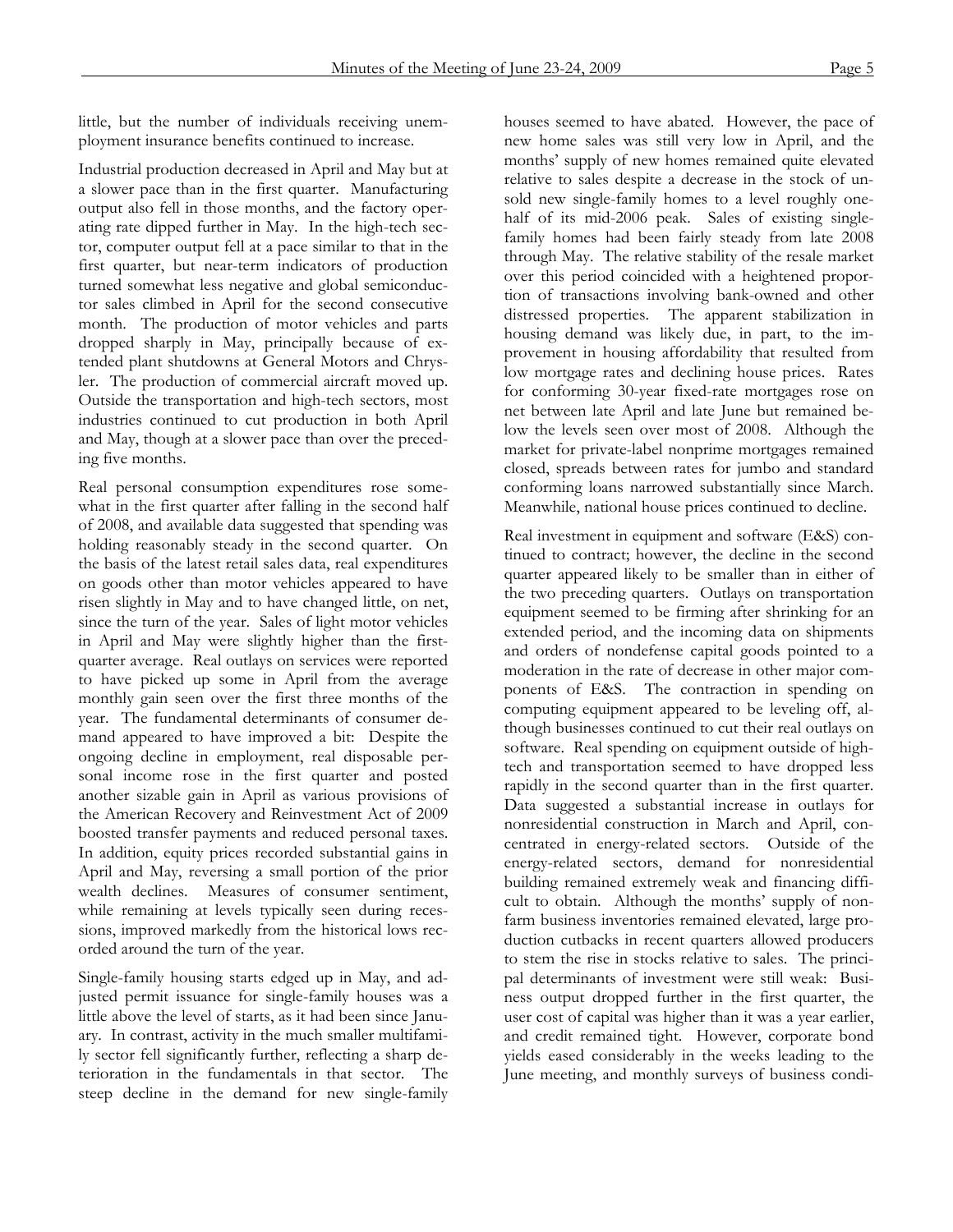tions and sentiment were generally less downbeat than earlier in the year.

The U.S. international trade deficit widened slightly in April, as a decrease in imports was more than offset by a drop in exports. Most major categories of exports fell, with exports of machinery, industrial supplies, and consumer goods exhibiting significant declines. The value of imports of goods and services also edged down after remaining about unchanged in March. Imports of machinery and industrial supplies displayed significant decreases, and imports of services fell moderately. Imports of consumer goods increased. The value of oil imports also rose, as higher prices outweighed lower volumes.

The decline in output in the advanced foreign economies deepened in the first quarter. Domestic demand fell in all major economies, led by double-digit declines in fixed investment and sizable negative contributions of inventories to growth. Recent indicators, however, suggested that the pace of contraction likely moderated in the second quarter. Purchasing managers indexes rebounded from the exceptionally low levels reached in the first quarter, and industrial production stabilized somewhat. In emerging market economies, incoming data showed that first-quarter real gross domestic product (GDP) contracted sharply in Mexico, Hong Kong, Malaysia, and Singapore, edged up in Korea, and expanded considerably in India and Indonesia. For the second quarter, indicators suggested a broader stabilization of activity in emerging market economies. In China, retail sales and fixed-asset investment rose strongly. Financial conditions continued to improve in most emerging market economies.

In the United States, headline consumer prices were little changed between March and May, held down by declines in the prices of food and energy over that period. Core inflation was slightly higher from March to May than during the preceding three months, although core prices posted fairly small increases apart from a tax-induced jump in tobacco prices. Near-term inflation expectations in the Reuters/University of Michigan Surveys of Consumers remained steady in May and then rose somewhat in the preliminary June survey. Survey measures of long-term inflation expectations showed no signs of moving lower despite the considerable margin of labor- and product-market slack present in the economy. At earlier stages of processing, the producer price index for core intermediate materials continued to decline through May, albeit at a slower pace than that seen at the end of 2008. Spot commodity prices, which had moved higher over the first four months of 2009, rose more rapidly since the end of April. Nevertheless, these prices remained well below their year-earlier levels. The incoming data on labor costs were mixed. Although the rise in hourly compensation in the nonfarm business sector picked up slightly in the first quarter, the employment cost index decelerated further. Increases in average hourly earnings also slowed further in April and May.

## **Staff Review of the Financial Situation**

The decision by the FOMC at its April 28-29 meeting to leave the target range for the federal funds rate unchanged and the accompanying statement indicating that the FOMC would maintain the size of the largescale asset purchase program were largely anticipated, but yields on Treasury securities rose slightly, as a few investors apparently had seen some chance that the Committee would expand the purchase program. The release of the April FOMC minutes three weeks later prompted a reversal of this move, as market participants reportedly focused on the suggestion that the total size of the purchase program might need to be increased at some point to spur a more rapid pace of recovery. The expected path of the federal funds rate implied by futures prices was largely unchanged by the release of the Committee's statement and minutes. However, in the days following the release of the May employment report, which was read as being significantly less negative than anticipated, market participants marked up their expected path for the federal funds rate. Yields on nominal Treasury coupon securities increased, on net, over the intermeeting period. These moves likely reflected a number of factors, including investors' perceptions of an improvement in the economic outlook, decreased concerns about the risk of deflation, a reversal of flight-to-quality flows, and selling of long-duration assets as exposure to mortgage prepayment risk dropped with a rise in mortgage rates. In addition, inflation compensation rose over the intermeeting period as yields on inflation-indexed Treasury securities increased much less than those on their nominal counterparts. Some of the rise in inflation compensation may have reflected an increase in inflation expectations, but an improvement in liquidity in the market for Treasury inflation-protected securities and mortgage-related hedging flows may have boosted inflation compensation as well.

Pressures in short-term bank funding markets eased further, as evidenced by declines in London interbank offered rate (Libor) fixings and in spreads between one- and three-month Libor and comparable-maturity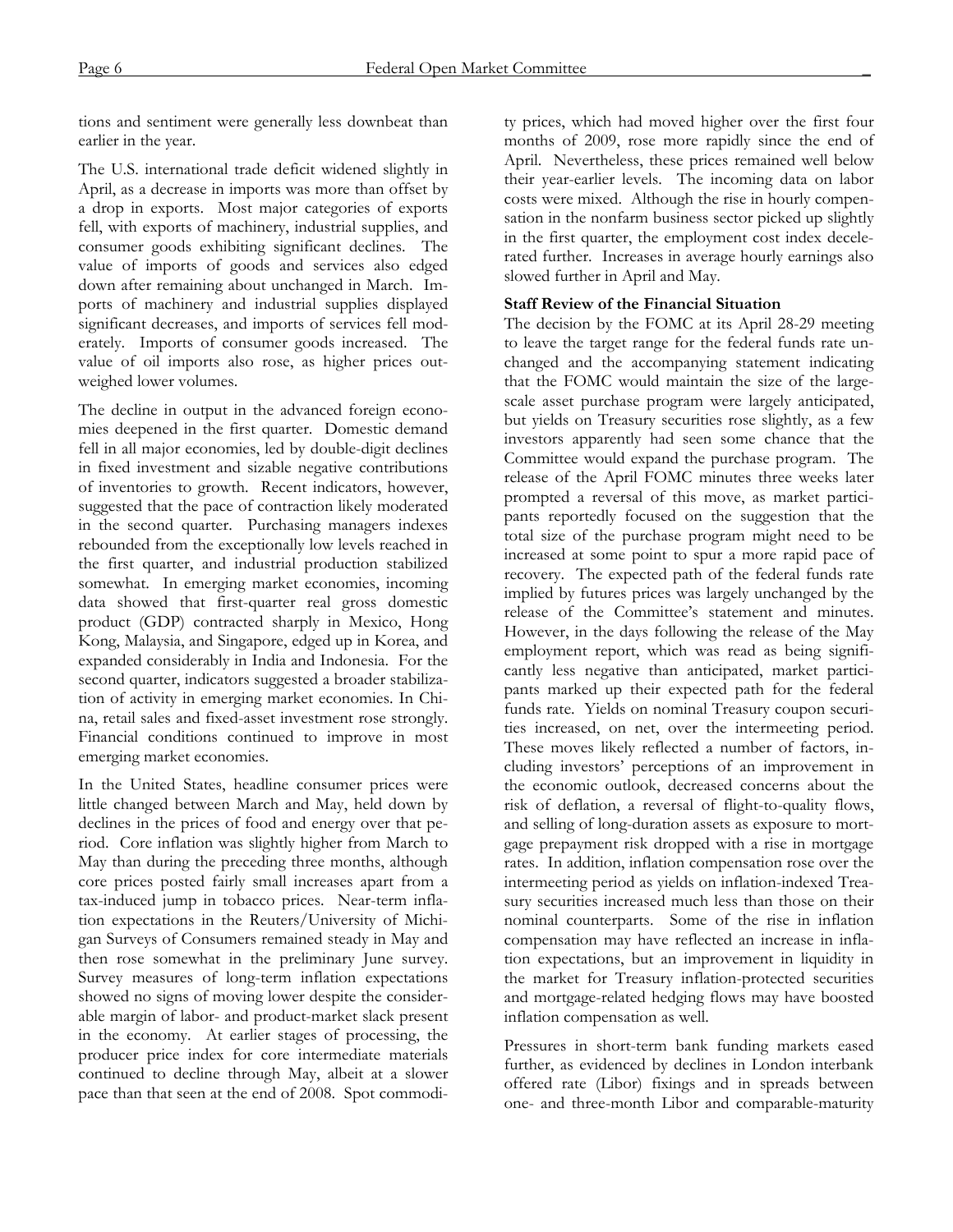overnight index swap (OIS) rates. These spreads narrowed to levels not seen since early 2008, transaction volume rose modestly, and tentative signs of increased liquidity reportedly emerged. The market for repurchase agreements saw slight improvement, with bidasked spreads for most types of transactions narrowing a bit and haircuts roughly unchanged. Spreads on A2/P2-rated commercial paper and AA-rated assetbacked commercial paper were little changed, on net, since late April, remaining at the low end of their ranges over the previous 18 months.

Over the intermeeting period, functioning in the market for Treasury securities generally improved and trading picked up, but some strains remained. The on-therun/off-the-run premium narrowed considerably at the short end of the yield curve. Such spreads, however, remained somewhat wide for longer-dated issues, apparently reflecting concerns about volatility linked to mortgage-related hedging flows. Some strains, perhaps associated with these flows, emerged at times in the MBS market; market participants reacted to the large and rapid changes in MBS yields by widening bid-asked spreads on these securities.

Broad stock price indexes rose, on net, over the intermeeting period, reflecting generally better-thanexpected economic news and further declines in risk premiums. The spread between an estimate of the expected real equity return over the next 10 years for S&P 500 firms and an estimate of the real 10-year Treasury yield—a rough gauge of the equity risk premium narrowed noticeably but remained high by historical standards. Option-implied volatility on the S&P 500 index declined but remained elevated.

Yields on speculative-grade and investment-grade corporate bonds dropped, and spreads over yields on comparable-maturity Treasury securities narrowed considerably. Estimates of bid-asked spreads in the secondary market for speculative-grade corporate bonds fell significantly to about their average levels in the few years before the summer of 2007, while estimates of such spreads for investment-grade corporate bonds remained somewhat elevated. Market sentiment toward the syndicated leveraged loan market also improved, with the average bid price increasing noticeably and bid-asked spreads narrowing a bit further. The inclusion of commercial mortgage-backed securities (CMBS) in the Term Asset-Backed Securities Loan Facility (TALF) program resulted initially in a narrowing of commercial mortgage credit default swap (CDS) spreads; however, spreads later widened as rating agencies issued conflicting opinions regarding the credit quality of senior CMBS tranches.

Market sentiment toward the financial sector improved over the intermeeting period, reflecting, in part, the release of the Supervisory Capital Assessment Program (SCAP) results for the nation's 19 largest bank holding companies (BHCs) on May 7. Nearly all the BHCs evaluated had enough Tier 1 capital to absorb the higher losses envisioned under the hypothetical more adverse scenario; however, 10 institutions were required to enhance their capital structure to put greater emphasis on common equity. Following the announcement of the SCAP results, the 19 evaluated institutions raised, or announced plans to raise, around \$70 billion in common equity through public offerings, conversion of preferred stock, and asset sales. These offerings accounted for most of the record-high total financial equity issuance in May. The evaluated BHCs have also issued additional debt under the Federal Deposit Insurance Corporation's Temporary Liquidity Guarantee Program (TLGP), as well as nonguaranteed debt. On June 9, the Treasury announced that 10 large financial institutions were eligible to repay the \$68 billion in capital that they had received through the Troubled Asset Relief Program (TARP). CDS spreads for banking organizations declined considerably over the intermeeting period, although they remained well above historical norms. Stock price indexes for the banking sector and the broader financial sectors rose significantly.

The level of private-sector debt was estimated to have remained about unchanged in the second quarter, as a further modest decline in household debt about offset a slight increase in nonfinancial business debt. Gross bond issuance by nonfinancial corporations was robust in May. Investment-grade issuance rebounded after a lull in April. Speculative-grade issuance was the highest since June 2007, but issuance of lower-rated speculative-grade bonds remained minimal. Meanwhile, the federal government issued large amounts of debt, and state and local government debt was estimated to have expanded moderately.

The expansion of M2 slowed significantly in April and May, as the reallocation of household wealth toward the safety and liquidity of M2 assets evidently moderated. Retail money market mutual funds and small time deposits contracted in both months, probably in response to declining interest rates on these assets. The rise in currency diminished, likely reflecting primarily a waning in foreign demand.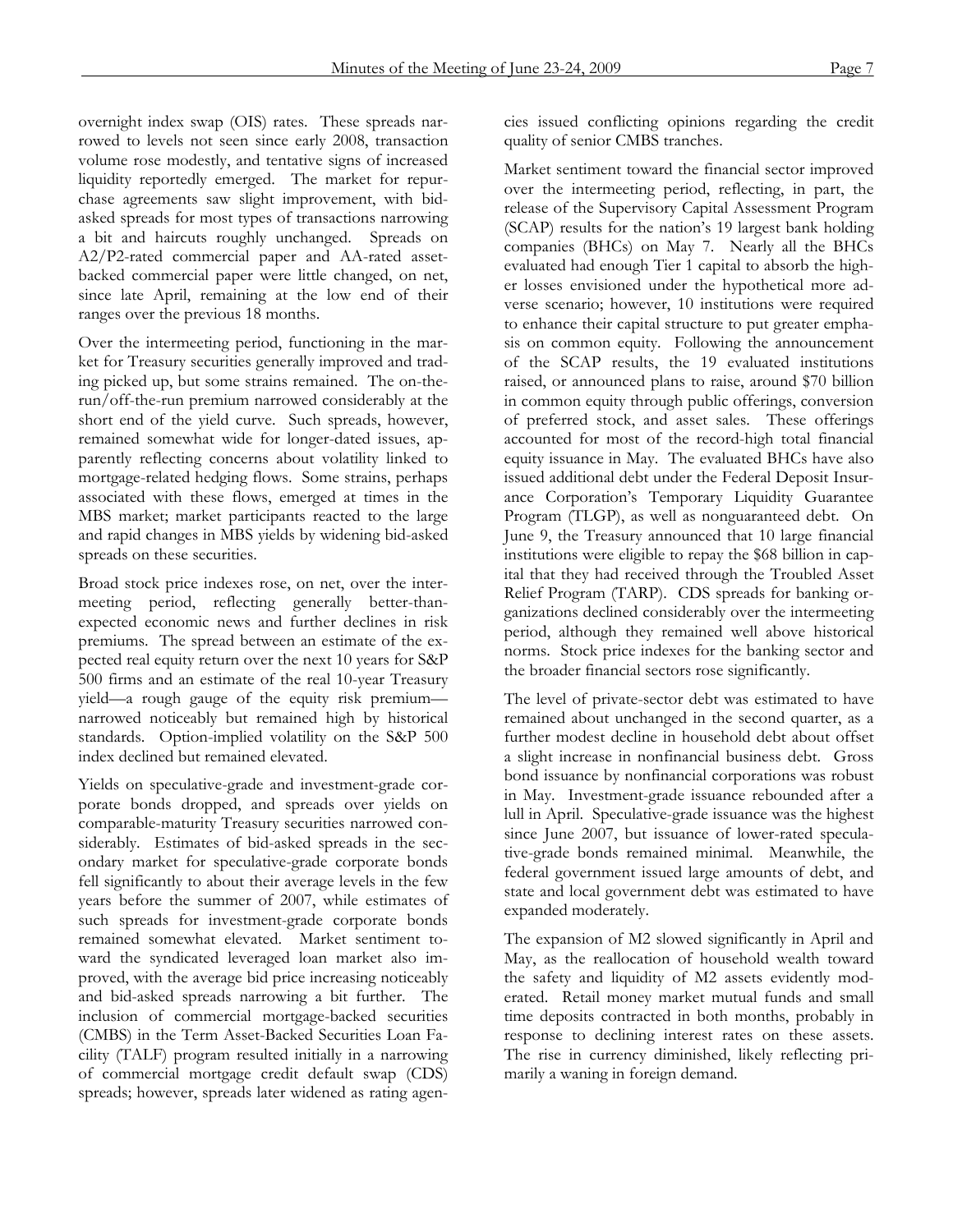Commercial bank credit increased slightly in May following six consecutive monthly declines, but the turnaround reflected a rise in securities holdings and in the volatile "other" loans category—that is, loans other than commercial and industrial (C&I), real estate, and consumer loans. C&I loans dropped in May, amid subdued origination activity and broad-based paydowns of outstanding loans. Home equity loans edged down—the first monthly decline in this category since October 2006—partly because of banks' reductions in existing lines of credit. Closed-end residential mortgages decreased; originations were reportedly strong but were more than offset by loan sales to the government-sponsored enterprises. The amount of outstanding consumer loans originated by banks shrank during April and May; the quantity of consumer loans on banks' balance sheets decreased even more because of a number of large credit card securitizations.

The dollar depreciated substantially during the intermeeting period against all other major currencies. This decline appeared to be driven by a renewed sense of optimism about global growth prospects, leading investors to shift away from safe-haven assets in the United States to riskier assets elsewhere. Libor-to-OIS spreads in euros and sterling decreased, and several foreign banks took advantage of improved financial conditions to raise capital and increase issuance of debt outside of government guarantee programs. The improved access to capital markets and better economic outlook buoyed bank stocks, which helped headline equity indexes move higher. Most stock markets in emerging market economies rose considerably, and mutual fund flows into those markets strengthened.

The European Central Bank lowered its main policy rate 25 basis points to 1 percent and announced that it would purchase up to €60 billion in covered bonds. The Bank of England, the Bank of Canada, and the Bank of Japan kept their policy rates constant over the intermeeting period, but the Bank of England increased the size of its planned asset purchases from  $f$ 75 billion to  $\sqrt{125}$  billion. The Bank of Japan continued purchasing commercial paper, corporate bonds, equities, and government bonds. Chinese authorities held the renminbi nearly unchanged against the dollar, and several central banks intervened to purchase dollars, attempting to slow the dollar's depreciation against their currencies.

## **Staff Economic Outlook**

In the forecast prepared for the June meeting, the staff revised upward its outlook for economic activity during

the remainder of 2009 and for 2010. Consumer spending appeared to have stabilized since the start of the year, sales and starts of new homes were flattening out, and the recent declines in capital spending did not look as severe as those that had occurred around the turn of the year. Recent declines in payroll employment and industrial production, while still sizable, were smaller than those registered earlier in 2009. Household wealth was higher, corporate bond rates had fallen, the value of the dollar was lower, the outlook for foreign activity was better, and financial stress appeared to have eased somewhat more than had been anticipated in the staff forecast prepared for the prior FOMC meeting. The projected boost to aggregate demand from these factors more than offset the negative effects of higher oil prices and mortgage rates. The staff projected that real GDP would decline at a substantially slower rate in the second quarter than it had in the first quarter and then increase in the second half of 2009, though less rapidly than potential output. The staff also revised up its projection for the increase in real GDP in 2010, to a pace above the growth rate of potential GDP. As a consequence, the staff projected that the unemployment rate would rise further in 2009 but would edge down in 2010. Meanwhile, the staff forecast for inflation was marked up. Recent readings on core consumer prices had come in a bit higher than expected; in addition, the rise in energy prices, less-favorable import prices, and the absence of any downward movement in inflation expectations led the staff to raise its medium-term inflation outlook. Nonetheless, the low level of resource utilization was projected to result in an appreciable deceleration in core consumer prices through 2010.

Looking ahead to 2011 and 2012, the staff anticipated that financial markets and institutions would continue to recuperate, monetary policy would remain stimulative, fiscal stimulus would be fading, and inflation expectations would be relatively well anchored. Under such conditions, the staff projected that real GDP would expand at a rate well above that of its potential, that the unemployment rate would decline significantly, and that overall and core personal consumption expenditures inflation would stay low.

## **Participants' Views and Committee Policy Action**

In conjunction with this FOMC meeting, all meeting participants—the five members of the Board of Governors and the presidents of the 12 Federal Reserve Banks—provided projections for economic growth, the unemployment rate, and consumer price inflation for each year from 2009 through 2011 and over a longer horizon. Longer-run projections represent each partic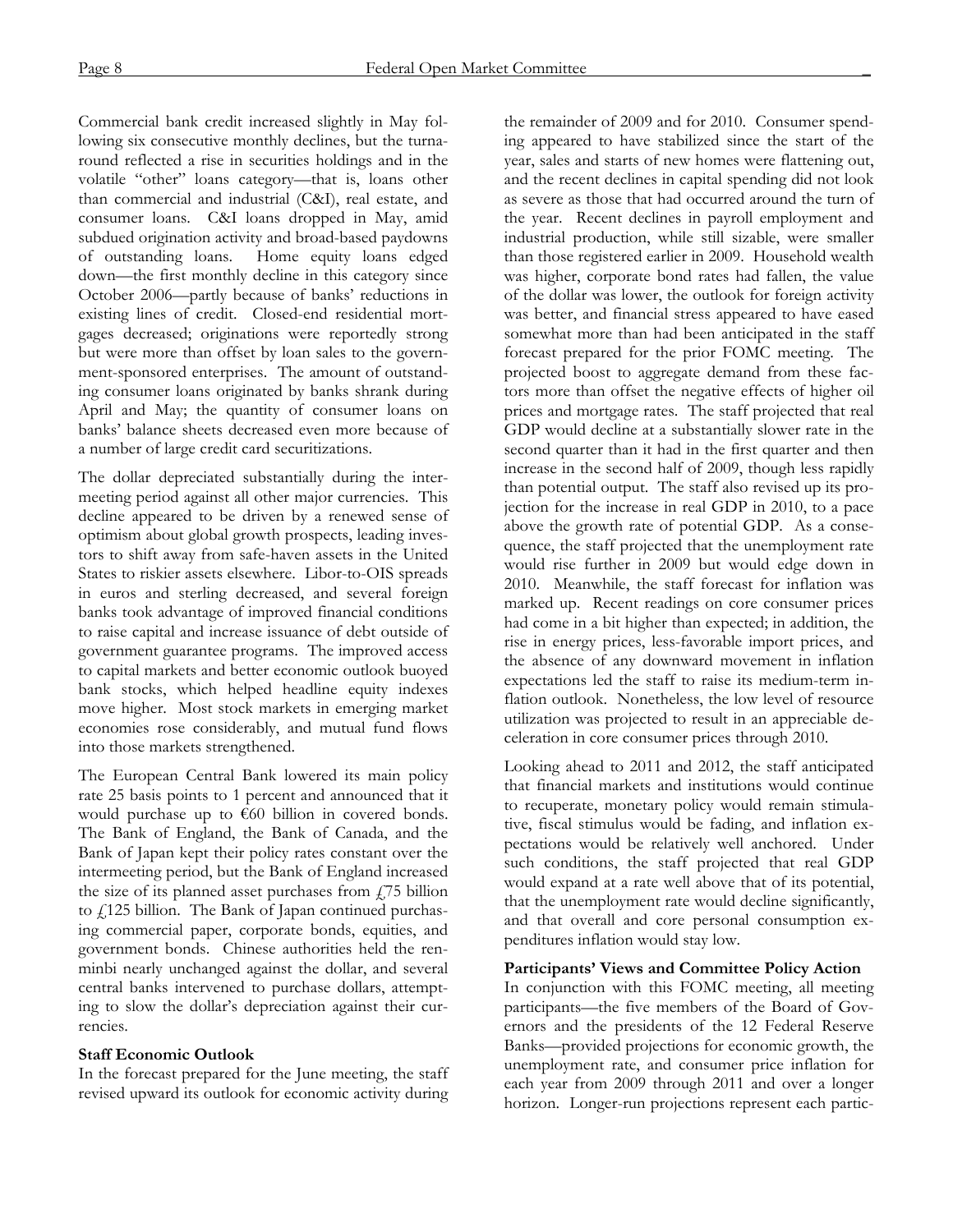ipant's assessment of the rate to which each variable would be expected to converge over time under appropriate monetary policy and in the absence of further shocks. Participants' forecasts through 2011 and over the longer run are described in the Summary of Economic Projections, which is attached as an addendum to these minutes.

In their discussion of the economic situation and outlook, participants generally agreed that the information received since the April meeting indicated that the economic contraction was slowing and that the decline in activity could cease before long. Business and household confidence had picked up some, and survey data and anecdotal reports showed improved expectations for the future. The inventory adjustment process was continuing, housing and consumption demand apparently had leveled off, and financial market strains had eased further. Nonetheless, most participants saw the economy as still quite weak and vulnerable to further adverse shocks. Conditions in the labor market remained poor, and the unemployment rate continued to rise. These factors, along with past declines in wealth, would weigh on consumer spending. Although financial market conditions had improved, credit was still quite tight in many sectors. Economic activity in foreign economies was unlikely to be sufficiently strong to provide a substantial boost to U.S. exports. Against this backdrop, participants generally judged that, while U.S. output would probably begin to grow again in the second half of the year, the rate of increase was likely to be relatively slow. Most believed that downside risks to economic growth had diminished somewhat since the April meeting, but were still significant.

Developments in financial markets over the intermeeting period were seen as broadly positive, reflecting, at least in part, a reduction in the perceived risk of further severely adverse outcomes. In particular, many participants noted that the results of the SCAP helped bolster confidence in banks and led to large infusions of private capital in that sector. Corporate credit markets continued to improve, and markets for asset-backed securities also showed an increasing amount of activity, supported in part by the TALF. Increases in equity prices had favorable effects on household wealth and overall sentiment. Still, participants generally noted that the improvement in market conditions was in part due to ongoing support from various government programs and that underlying financial conditions remained fragile. Credit was tight, with some banks quite reluctant to lend. Worsening credit quality, especially for consumer and commercial real estate loans, was

seen as an important reason for reduced lending and tighter terms, and banks could face substantial losses in their loan portfolios in coming quarters. Many participants noted that obtaining financing for commercial real estate projects remained extremely difficult amid worsening fundamentals in the sector.

Consumer spending appeared no longer to be declining but nonetheless remained weak. The continued sluggishness in consumer expenditures mainly reflected falling employment, sharply lower wealth as a result of earlier steep declines in asset prices, and tight credit conditions. Because these factors were not seen as likely to dissipate quickly, most participants judged that consumer spending would continue to be subdued for some time. Given the significant uncertainties in the economic outlook, a sizable reduction in the saving rate seemed unlikely in the near term; some saw the possibility of further increases in the household saving rate. Participants also observed that, while personal income had expanded briskly of late, those increases had been boosted by special one-time factors such as fiscal stimulus and large cost-of-living adjustments for Social Security recipients. Personal income was likely to contract for a time going forward as the effects of these factors waned, and there was some risk that consumer spending might also decline as a consequence.

Indicators of single-family starts and sales suggested that housing activity may be leveling out, but most participants viewed the sector as still vulnerable to further weakness. Some expressed concern that the increases in mortgage rates seen over the intermeeting period had the potential to further depress the demand for housing and thus impede an economic recovery. Others noted that foreclosures were continuing at a very high rate and could push house prices down further and add to inventories of unsold homes, holding back housing activity and weighing on household wealth.

Labor market conditions were of particular concern to meeting participants. Although some improvements were evident in new and continuing unemployment insurance claims and the May payroll report was less weak than expected, job losses remained substantial over the intermeeting period and the unemployment rate continued to rise rapidly. Rising labor force participation contributed to the increase in the unemployment rate. Some participants pointed out that households' financial strains may be encouraging many individuals to enter the labor market despite difficult labor market conditions. Reports from district contacts suggested that workweeks were being trimmed and that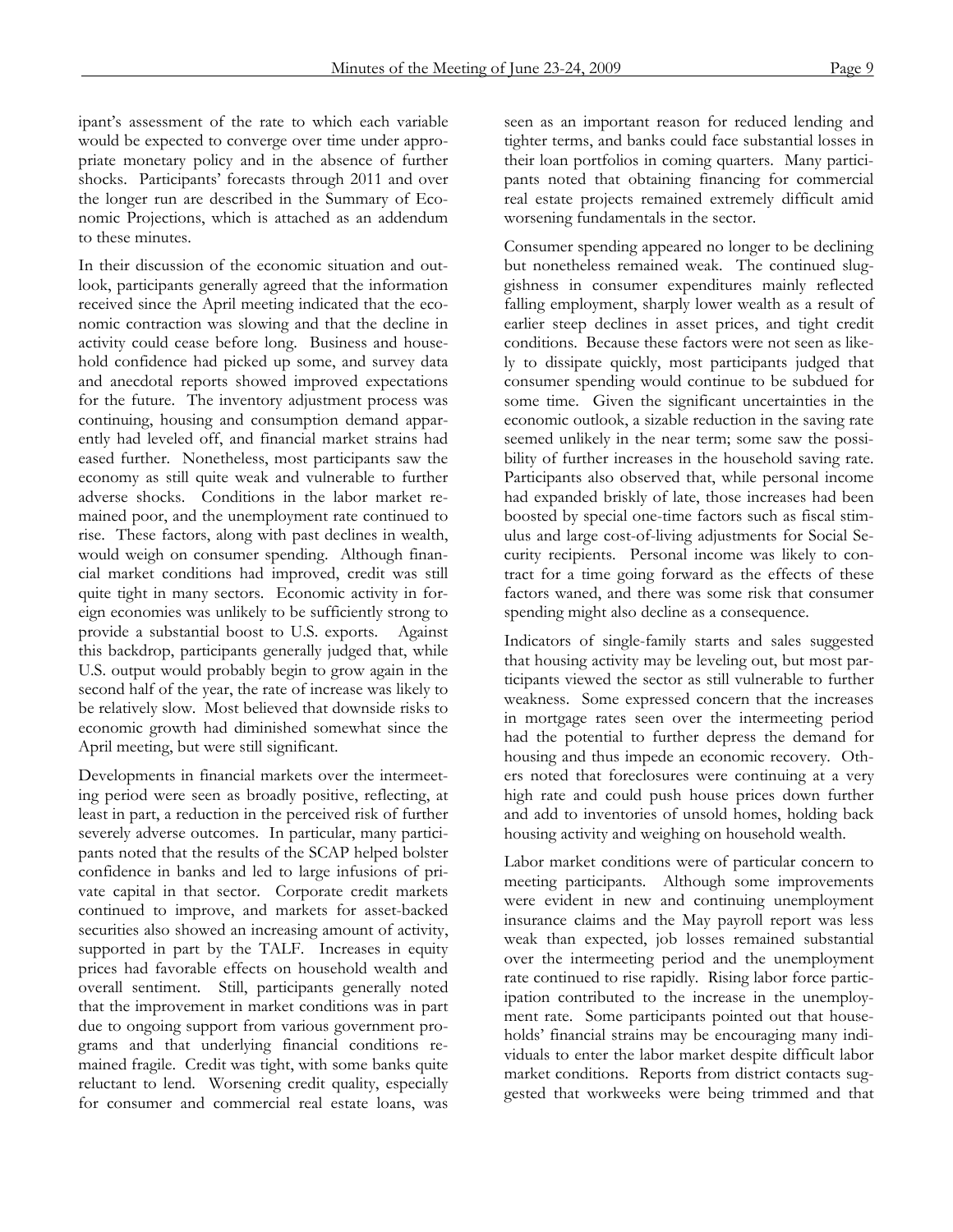total hours worked were falling significantly. The large number of people working part time for economic reasons and the prevalence of permanent job reductions rather than temporary layoffs suggested that labor market conditions were even more difficult than indicated by the unemployment rate. With the recovery projected to be rather sluggish, most participants anticipated that the employment situation was likely to be downbeat for some time.

Anecdotal reports suggested that the weakness in activity was widespread across many industries and extended to the service sector. However, some meeting participants highlighted evidence from regional surveys that pointed to a stabilization or even a slight pickup in manufacturing in some areas, and positive signs were apparent in the energy and agriculture sectors. Participants noted an improvement in business sentiment in many districts, but contacts remained quite uncertain about the timing and extent of the recovery; elevated uncertainty was said to be inhibiting capital spending in many cases. Many businesses had been successful in working down inventories of unsold goods. Some participants noted that, as this process continues, increases in sales will have to be met by increases in production, which would, in turn, support growth in hours worked and eventually in investment outlays.

Many participants noted that the global nature of this recession meant that growth abroad was not likely to bolster U.S. exports and so contribute to a recovery in the United States. In Europe, for example, unemployment was also rising sharply and financial strains remained significant. Some participants thought that recovery there was likely to lag behind that of the United States. In Asia, the outlook appeared more promising, with some evidence that the rate of decline in activity was diminishing. Recent information from China suggested that economic growth may be picking up there. Still, some participants mentioned that growth in that region was likely to remain importantly dependent on exports to major industrial economies that were likely to recover slowly.

Although recent increases in oil and other commodity prices were likely to raise headline inflation over the near term, most participants expected core inflation to remain subdued for some time. Several measures of labor compensation had slowed in recent quarters as unemployment mounted and wages were not likely to exert any significant upward pressures on prices, given the expectation that labor market conditions were likely to deteriorate further in coming months and probably

would not improve quickly thereafter. In addition, many participants noted that productivity growth had been surprisingly strong in recent quarters. Although the measured increase in productivity might reflect cyclical factors rather than changes in the underlying trend and was subject to data revisions, growth in unit labor costs was expected to continue to be restrained in coming quarters. Substantial resource slack was also likely to keep price inflation low in the future. Participants noted the considerable uncertainty surrounding estimates of the output and unemployment gaps and the extent of their effects on prices. However, most agreed that, even taking account of such uncertainty, the economy was almost certainly operating well below its potential and that significant price pressures were unlikely to materialize in the near and medium terms. Still, in light of the signs that economic activity was stabilizing, most participants saw less downside risk to their expectations for inflation. Moreover, participants pointed out that some measures of inflation expectations had edged up recently from very low readings, perhaps reflecting in part reduced concerns about deflation, and were now at levels close to those prevailing prior to the onset of the crisis. A few participants were concerned that inflation expectations could continue to rise, especially in light of the Federal Reserve's greatly expanded balance sheet and the associated large volume of reserves in the banking system, and that as a result inflation could temporarily rise above levels consistent with the Committee's dual objectives of maximum employment and stable prices. Most participants, however, expected that inflation would remain subdued for some time.

In their discussion of monetary policy for the period ahead, Committee members agreed that the stance of monetary policy should not be changed at this meeting. Given the prospects for weak economic activity, substantial resource slack, and subdued inflation, the Committee agreed that it should maintain its target range for the federal funds rate at  $0$  to  $\frac{1}{4}$  percent. The future path of the federal funds rate would depend on the Committee's evolving expectations for the economy, but for now, members thought it most likely that the federal funds rate would need to be maintained at an exceptionally low level for an extended period, given their forecasts for only a gradual upturn in activity and the lack of inflation pressures. The Committee also agreed that changes to its program of asset purchases were not warranted at this time. Although an expansion of such purchases might provide additional support to the economy, the effects of further asset pur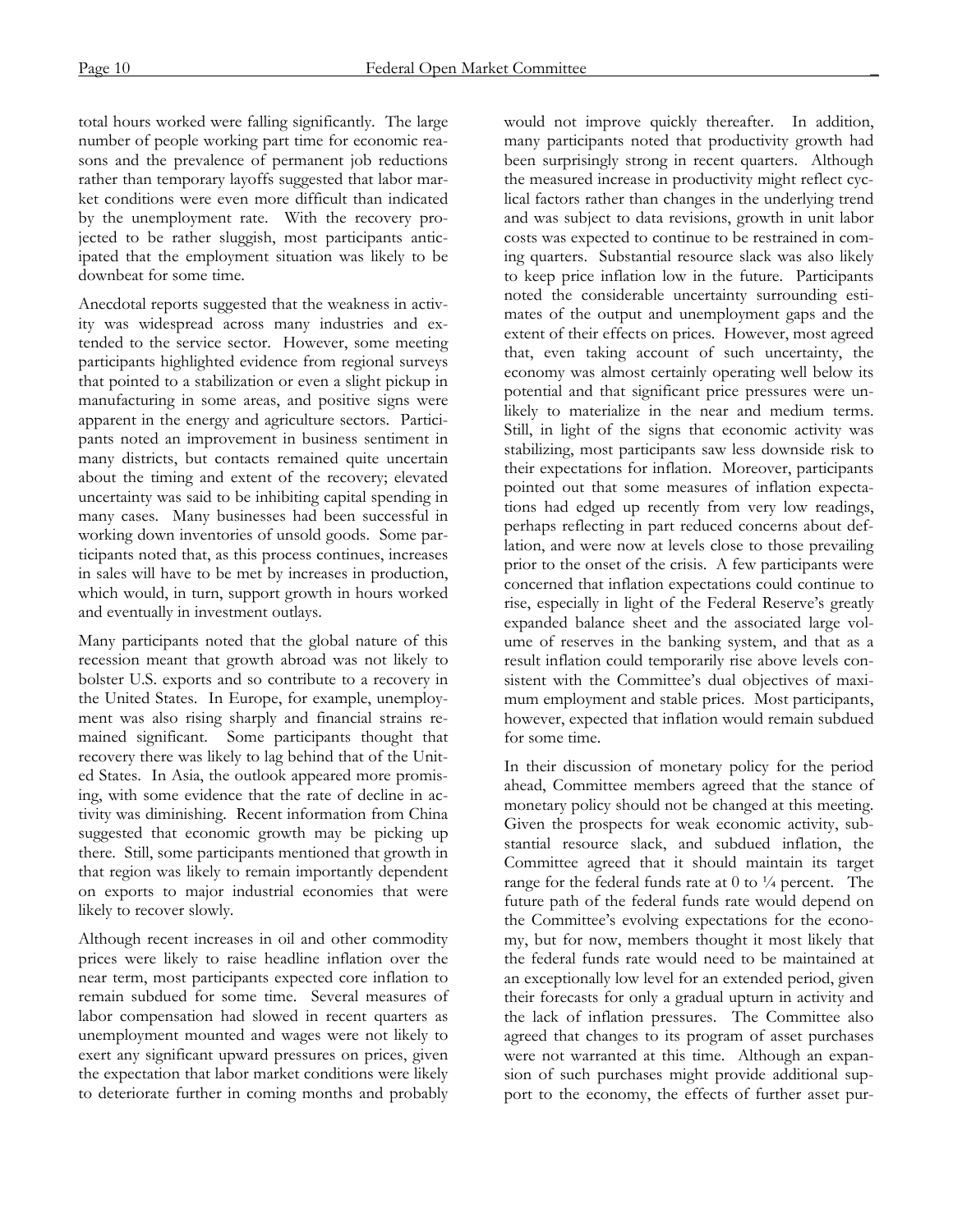chases, especially purchases of Treasury securities, on the economy and on inflation expectations were uncertain. Moreover, it seemed likely that economic activity was in the process of leveling out, and the considerable improvements in financial markets over recent months were likely to lend further support to aggregate demand. Accordingly, the Committee agreed that the asset purchase programs should proceed for now on the schedule announced at previous meetings.

At the conclusion of the discussion, the Committee voted to authorize and direct the Federal Reserve Bank of New York, until it was instructed otherwise, to execute transactions in the System Account in accordance with the following domestic policy directive:

> "The Federal Open Market Committee seeks monetary and financial conditions that will foster price stability and promote sustainable growth in output. To further its long-run objectives, the Committee seeks conditions in reserve markets consistent with federal funds trading in a range from 0 to  $\frac{1}{4}$  percent. The Committee directs the Desk to purchase agency debt, agency MBS, and longer-term Treasury securities during the intermeeting period with the aim of providing support to private credit markets and economic activity. The timing and pace of these purchases should depend on conditions in the markets for such securities and on a broader assessment of private credit market conditions. The Committee anticipates that the combination of outright purchases and various liquidity facilities outstanding will cause the size of the Federal Reserve's balance sheet to expand significantly in coming months. The Desk is expected to purchase up to \$200 billion in housing-related agency debt by the end of this year. The Desk is expected to purchase up to \$1.25 trillion of agency MBS by the end of the year. The Desk is expected to purchase up to \$300 billion of longer-term Treasury securities by the end of the third quarter. The System Open Market Account Manager and the Secretary will keep the Committee informed of ongoing developments regarding the System's balance sheet that could affect the attainment over time of the Committee's objectives of maximum employment and price stability."

The vote encompassed approval of the statement below to be released at 2:15 p.m.:

> "Information received since the Federal Open Market Committee met in April suggests that the pace of economic contraction is slowing. Conditions in financial markets have generally improved in recent months. Household spending has shown further signs of stabilizing but remains constrained by ongoing job losses, lower housing wealth, and tight credit. Businesses are cutting back on fixed investment and staffing but appear to be making progress in bringing inventory stocks into better alignment with sales. Although economic activity is likely to remain weak for a time, the Committee continues to anticipate that policy actions to stabilize financial markets and institutions, fiscal and monetary stimulus, and market forces will contribute to a gradual resumption of sustainable economic growth in a context of price stability.

> The prices of energy and other commodities have risen of late. However, substantial resource slack is likely to dampen cost pressures, and the Committee expects that inflation will remain subdued for some time.

> In these circumstances, the Federal Reserve will employ all available tools to promote economic recovery and to preserve price stability. The Committee will maintain the target range for the federal funds rate at  $0$  to  $\frac{1}{4}$  percent and continues to anticipate that economic conditions are likely to warrant exceptionally low levels of the federal funds rate for an extended period. As previously announced, to provide support to mortgage lending and housing markets and to improve overall conditions in private credit markets, the Federal Reserve will purchase a total of up to \$1.25 trillion of agency mortgage-backed securities and up to \$200 billion of agency debt by the end of the year. In addition, the Federal Reserve will buy up to \$300 billion of Treasury securities by autumn. The Committee will continue to evaluate the timing and overall amounts of its purchas-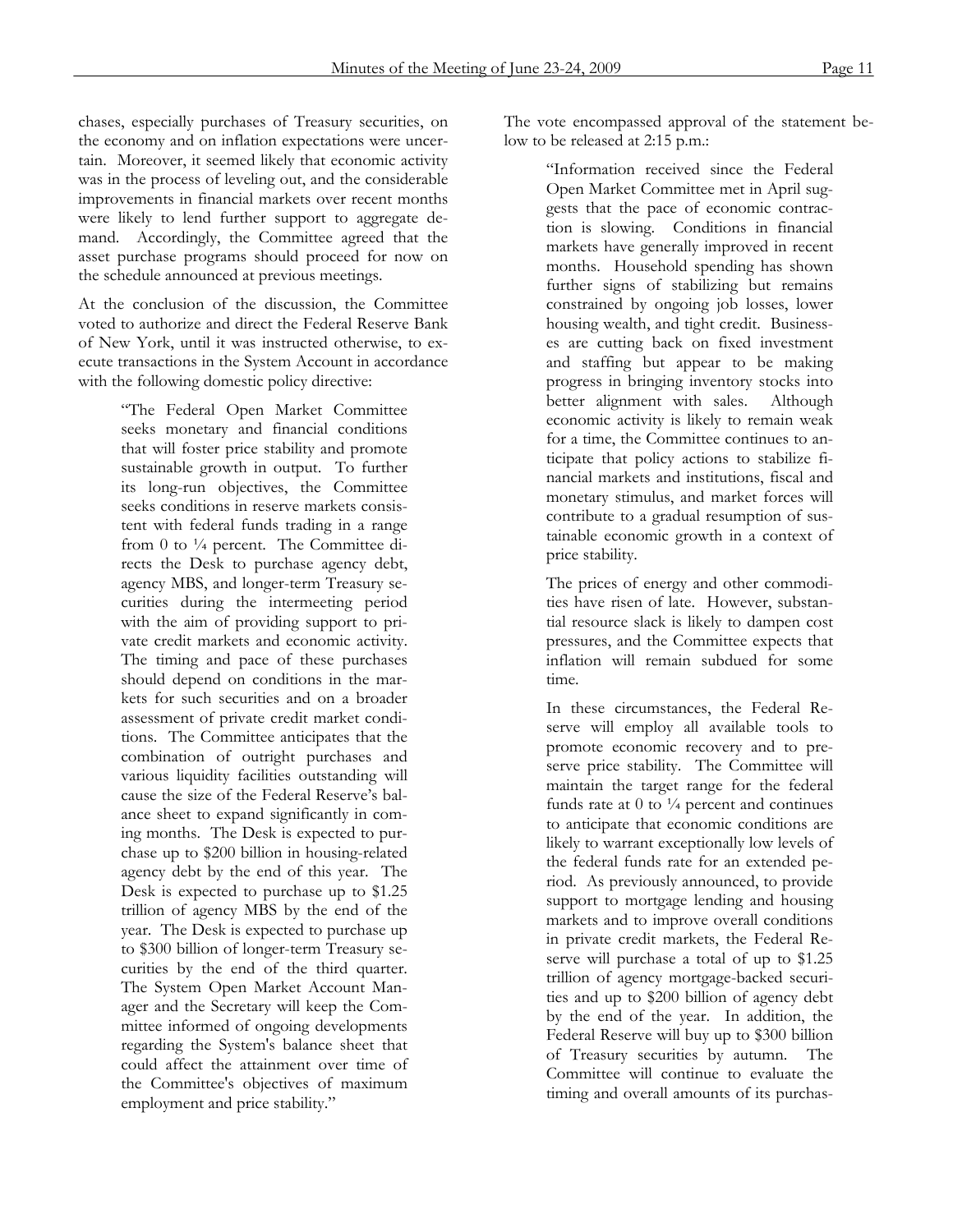es of securities in light of the evolving economic outlook and conditions in financial markets. The Federal Reserve is monitoring the size and composition of its balance sheet and will make adjustments to its credit and liquidity programs as warranted."

**Voting for this action:** Messrs. Bernanke and Dudley, Ms. Duke, Messrs. Evans, Kohn, Lacker, Lockhart, Tarullo, and Warsh, and Ms. Yellen.

#### **Voting against this action:** None.

It was agreed that the next meeting of the Committee would be held on Tuesday-Wednesday, August 11-12, 2009. The meeting adjourned at 12:40 p.m. on June 24, 2009.

#### **Notation Vote**

By notation vote completed on May 19, 2009, the Committee unanimously approved the minutes of the FOMC meeting held on April 28-29, 2009.

#### **Conference Call**

On June 3, 2009, the Committee met by conference call in a joint session with the Board of Governors to review recent economic and financial developments, including changes in the Federal Reserve's balance sheet. In addition, by unanimous vote, Brian Sack was selected to serve as Manager, System Open Market Account, on the understanding that his selection was subject to being satisfactory to the Federal Reserve Bank of New York.

Secretary's note: Advice subsequently was received that the selection of Mr. Sack as Manager was satisfactory to the Board of Directors of the Federal Reserve Bank of New York.

\_\_\_\_\_\_\_\_\_\_\_\_\_\_\_\_\_\_\_\_\_\_\_\_\_\_\_\_\_ **Brian F. Madigan Secretary**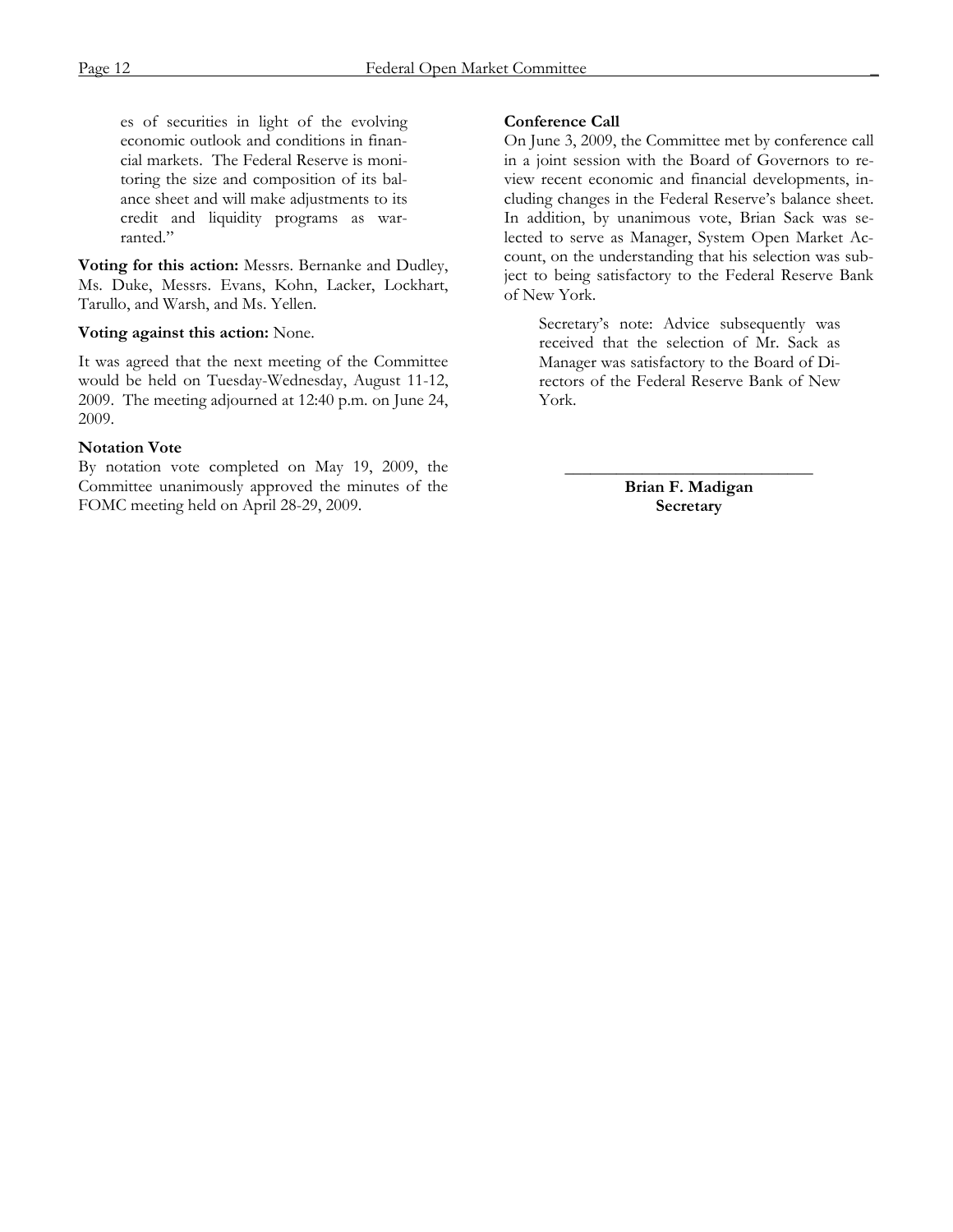## **Summary of Economic Projections**

In conjunction with the June 23-24, 2009, FOMC meeting, the members of the Board of Governors and the presidents of the Federal Reserve Banks, all of whom participate in deliberations of the FOMC, submitted projections for output growth, unemployment, and inflation in 2009, 2010, 2011, and over the longer run. Projections were based on information available through the end of the meeting and on each participant's assumptions about factors likely to affect economic outcomes, including his or her assessment of appropriate monetary policy. "Appropriate monetary policy" is defined as the future path of policy that the participant deems most likely to foster outcomes for economic activity and inflation that best satisfy his or her interpretation of the Federal Reserve's dual objectives of maximum employment and stable prices. Longer-run projections represent each participant's assessment of the rate to which each variable would be expected to converge over time under appropriate monetary policy and in the absence of further shocks.

FOMC participants generally expected that, after declining over the first half of this year, output would expand sluggishly over the remainder of the year. Consequently, as indicated in table 1 and depicted in figure 1, all FOMC participants projected that real gross domestic product (GDP) would contract over the entirety of this year and that the unemployment rate would increase in coming quarters. All participants also expected that overall inflation would be somewhat slower

this year than in recent years, and most projected that core inflation would edge down this year. Almost all participants viewed the near-term outlook for domestic output as having improved modestly relative to the projections they made at the time of the April FOMC meeting, reflecting both a slightly less severe contraction in the first half of 2009 and a moderately stronger, but still sluggish, recovery in the second half. With the strong adverse forces that have been acting on the economy likely to abate only slowly, participants generally expected the recovery to be gradual in 2010. Even though all participants had raised their near-term outlook for real GDP, in light of incoming data on labor markets, they increased their projections for the path of the unemployment rate from those published in April. Participants foresaw only a gradual improvement in labor market conditions in 2010 and 2011, leaving the unemployment rate at the end of 2011 well above the level they viewed as its longer-run sustainable rate. Participants projected low inflation this year. For 2010 and 2011, the central tendencies of the participants' inflation forecasts pointed to fairly stable inflation that would be modestly below most participants' estimates of the rate consistent with the dual objectives; however, the divergence of participants' views about the inflation outlook remained wide. Most participants indicated that they expected the economy to take five or six years to converge to a longer-run path characterized by a sustainable rate of output growth and by rates of unemployment and inflation consistent with the Federal

Table 1. Economic projections of Federal Reserve Governors and Reserve Bank presidents, June 2009 Percent

| Variable                                            | Central tendency <sup>1</sup> |                                                |                                                |                       | Range <sup>2</sup>                             |                                                |                                         |                       |
|-----------------------------------------------------|-------------------------------|------------------------------------------------|------------------------------------------------|-----------------------|------------------------------------------------|------------------------------------------------|-----------------------------------------|-----------------------|
|                                                     | 2009                          | 2010                                           | 2011                                           | Longer run            | 2009                                           | 2010                                           | 2011                                    | Longer run            |
| Change in real GDP                                  | $-1.5$ to $-1.0$              | 2.1 to 3.3                                     | 3.8 to 4.6                                     | $2.5 \text{ to } 2.7$ | $-1.6$ to $-0.6$                               | $0.8 \text{ to } 4.0$                          | $2.3 \text{ to } 5.0$                   | 2.4 to 2.8            |
| April projection.                                   | $-2.0$ to $-1.3$              | $2.0 \text{ to } 3.0$                          | 3.5 to 4.8                                     | $2.5 \text{ to } 2.7$ | $-2.5$ to $-0.5$                               | 1.5 to $4.0$                                   | $2.3 \text{ to } 5.0$                   | 2.4 to $3.0$          |
| Unemployment rate                                   | 9.8 to 10.1                   | $9.5 \text{ to } 9.8$                          | 8.4 to 8.8                                     | 4.8 to $5.0$          | $9.7 \text{ to } 10.5$                         | 8.5 to 10.6                                    | 6.8 to 9.2                              | 4.5 to $6.0$          |
| April projection                                    | 9.2 to 9.6                    | $9.0 \text{ to } 9.5$                          | 7.7 to 8.5                                     | 4.8 to $5.0$          | $9.1 \text{ to } 10.0$                         | 8.0 to 9.6                                     | $6.5 \text{ to } 9.0$                   | 4.5 to 5.3            |
| $PCE$ inflation                                     | $1.0 \text{ to } 1.4$         | 1.2 to $1.8$                                   | 1.1 to $2.0$                                   | $1.7 \text{ to } 2.0$ | 1.0 to 1.8                                     | $0.9 \text{ to } 2.0$                          | $0.5 \text{ to } 2.5$                   | $1.5$ to $2.1$        |
| April projection.                                   | $0.6 \text{ to } 0.9$         | $1.0 \text{ to } 1.6$                          | $1.0 \text{ to } 1.9$                          | $1.7 \text{ to } 2.0$ | $-0.5$ to 1.2                                  | $0.7 \text{ to } 2.0$                          | $0.5 \text{ to } 2.5$                   | $1.5 \text{ to } 2.0$ |
| Core PCE inflation $3, \ldots$<br>April projection. | 1.3 to $1.6$<br>1.0 to 1.5    | $1.0 \text{ to } 1.5$<br>$0.7 \text{ to } 1.3$ | $0.9 \text{ to } 1.7$<br>$0.8 \text{ to } 1.6$ |                       | $1.2 \text{ to } 2.0$<br>$0.7 \text{ to } 1.6$ | $0.5 \text{ to } 2.0$<br>$0.5 \text{ to } 2.0$ | $0.2 \text{ to } 2.5$<br>$0.2$ to $2.5$ |                       |

 NOTE: Projections of change in real gross domestic product (GDP) and in inflation are from the fourth quarter of the previous year to the fourth quarter of the year indicated. PCE inflation and core PCE inflation are the percentage rates of change in, respectively, the price index for personal consumption expenditures (PCE) and the price index for PCE excluding food and energy. Projections for the unemployment rate are for the average civilian unemployment rate in the fourth quarter of the year indicated. Each participant's projections are based on his or her assessment of appropriate monetary policy. Longer-run projections represent each participant's assessment of the rate to which each variable would be expected to converge under appropriate monetary policy and in the absence of further shocks to the economy. The April projections were made in conjunction with the meeting of the Federal Open Market Committee on April 28-29, 2009.

1. The central tendency excludes the three highest and three lowest projections for each variable in each year.

2. The range for a variable in a given year consists of all participants' projections, from lowest to highest, for that variable in that year.

3. Longer-run projections for core PCE inflation are not collected.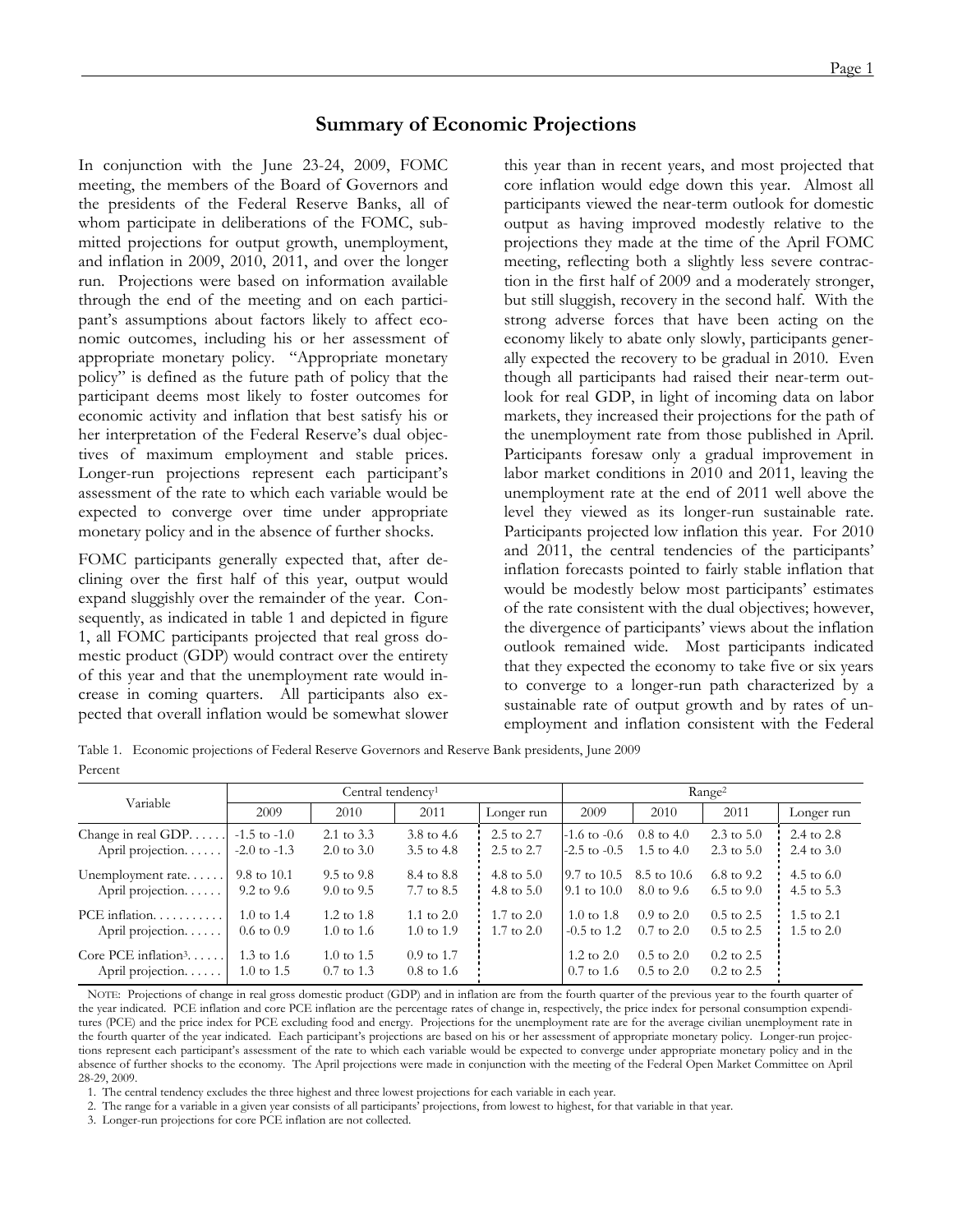

#### Figure 1. Central tendencies and ranges of economic projections, 2009–11 and over the longer run

NOTE: Definitions of variables are in the notes to table 1. The data for the actual values of the variables are annual.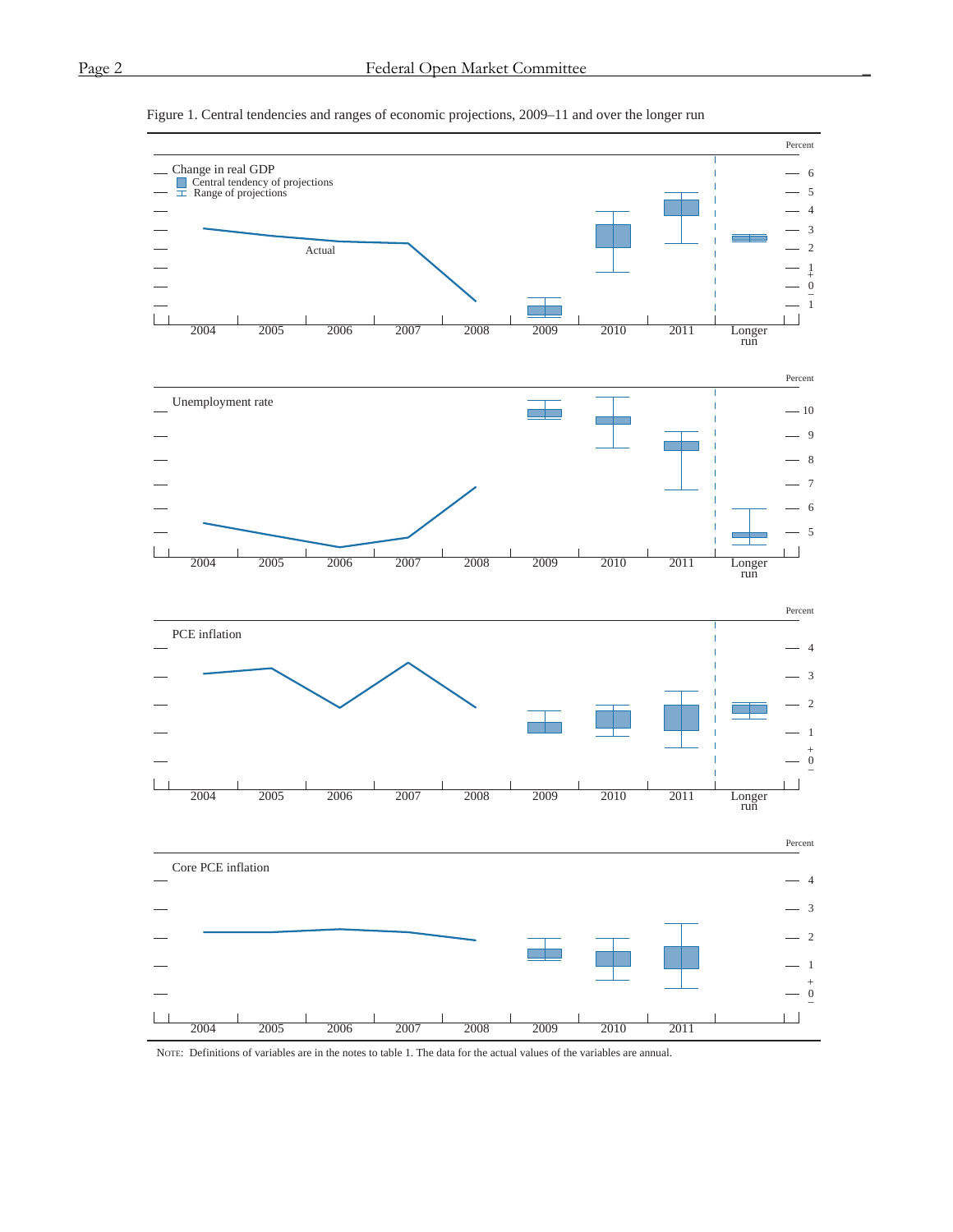Reserve's dual objectives, but several said full convergence would take longer. In contrast to recent projections, a majority of participants perceived the risks to growth as roughly balanced, although several still viewed those risks as tilted to the downside. Most participants saw the risks surrounding their inflation outlook as roughly balanced, and fewer participants than in April characterized those risks as skewed to the downside. With few exceptions, participants judged that the projections for economic activity and inflation remained subject to a degree of uncertainty exceeding historical norms.

## **The Outlook**

Participants' projections for the change in real GDP in 2009 had a central tendency of negative 1.5 percent to negative 1.0 percent, somewhat above the central tendency of negative 2.0 percent to negative 1.3 percent for their April projections. Participants noted that the data received between the April and June FOMC meetings pointed to a somewhat smaller decline in output during the first half of the year than they had anticipated at the time of the April meeting. Moreover, participants saw additional indications that the economic downturn in the United States and worldwide was moderating in the second quarter, and they continued to expect that sales and production would begin to recover gradually during the second half of the year, reflecting the effects of monetary and fiscal stimulus, measures to support credit markets, and diminishing financial stresses. As reasons for marking up their projections for near-term economic activity, participants pointed to a further improvement in financial conditions during the intermeeting period, signs of stabilization in consumer spending, and tentative indications of a leveling out of activity in the housing sector. In addition, they observed that aggressive inventory reductions during the first half of this year appeared to have left firms' stocks in better balance with sales, suggesting that production is likely to increase as sales stabilize and then start to turn up later this year. Participants expected, however, that recoveries in consumer spending and residential investment initially would be damped by further deterioration in labor markets, the continued repair of household balance sheets, persistently tight credit conditions, and still-weak housing demand. They also anticipated that very low capacity utilization, sluggish growth in sales, uncertainty about the economic environment, and a continued elevated cost and limited availability of financing would contribute to continued weakness in business fixed investment this year. Some participants noted that weak economic conditions in other countries probably would

hold down growth in U.S. exports. A number of participants also saw recent increases in some long-term interest rates and in oil prices as factors that could damp a near-term economic recovery.

Looking further ahead, participants' projections for real GDP growth in 2010 and 2011 were not materially different from those provided in April. The projections for growth in 2010 had a central tendency of 2.1 to 3.3 percent, and those for 2011 had a central tendency of 3.8 to 4.6 percent. Participants generally expected that household financial positions would improve only gradually and that strains in credit markets and in the banking system would ebb slowly; hence, the pace of recovery would continue to be damped in 2010. But they anticipated that the upturn would strengthen in late 2010 and in 2011 to a pace exceeding the growth rate of potential GDP. Participants noted several factors contributing to this pickup, including accommodative monetary policy, fiscal stimulus, and continued improvement in financial conditions and household balance sheets. Beyond 2011, they expected that output growth would remain above that of potential GDP for a time, leading to a gradual elimination of slack in resource utilization. Over the longer run, most participants expected that, without further shocks, real GDP growth eventually would converge to a rate of 2.5 to 2.7 percent per year, reflecting longer-term trends in the growth of productivity and the labor force.

Even though participants raised their output growth forecasts, they also moved up their unemployment rate projections and continued to anticipate that labor market conditions would deteriorate further over the remainder of the year. Their projections for the average unemployment rate during the fourth quarter of 2009 had a central tendency of 9.8 to 10.1 percent, about ½ percentage point above the central tendency of their April projections and noticeably higher than the actual unemployment rate of 9.4 percent in May—the latest reading available at the time of the June FOMC meeting. All participants raised their forecasts of the unemployment rate at the end of this year, reflecting the sharper-than-expected rise in unemployment that occurred over the intermeeting period. With little material change in projected output growth in 2010 and 2011, participants still expected unemployment to decline in those years, but the projected unemployment rate in each year was about ½ percentage point above the April forecasts, reflecting the higher starting point of the projections. Most participants anticipated that output growth next year would not substantially exceed its longer-run sustainable rate and hence that the unem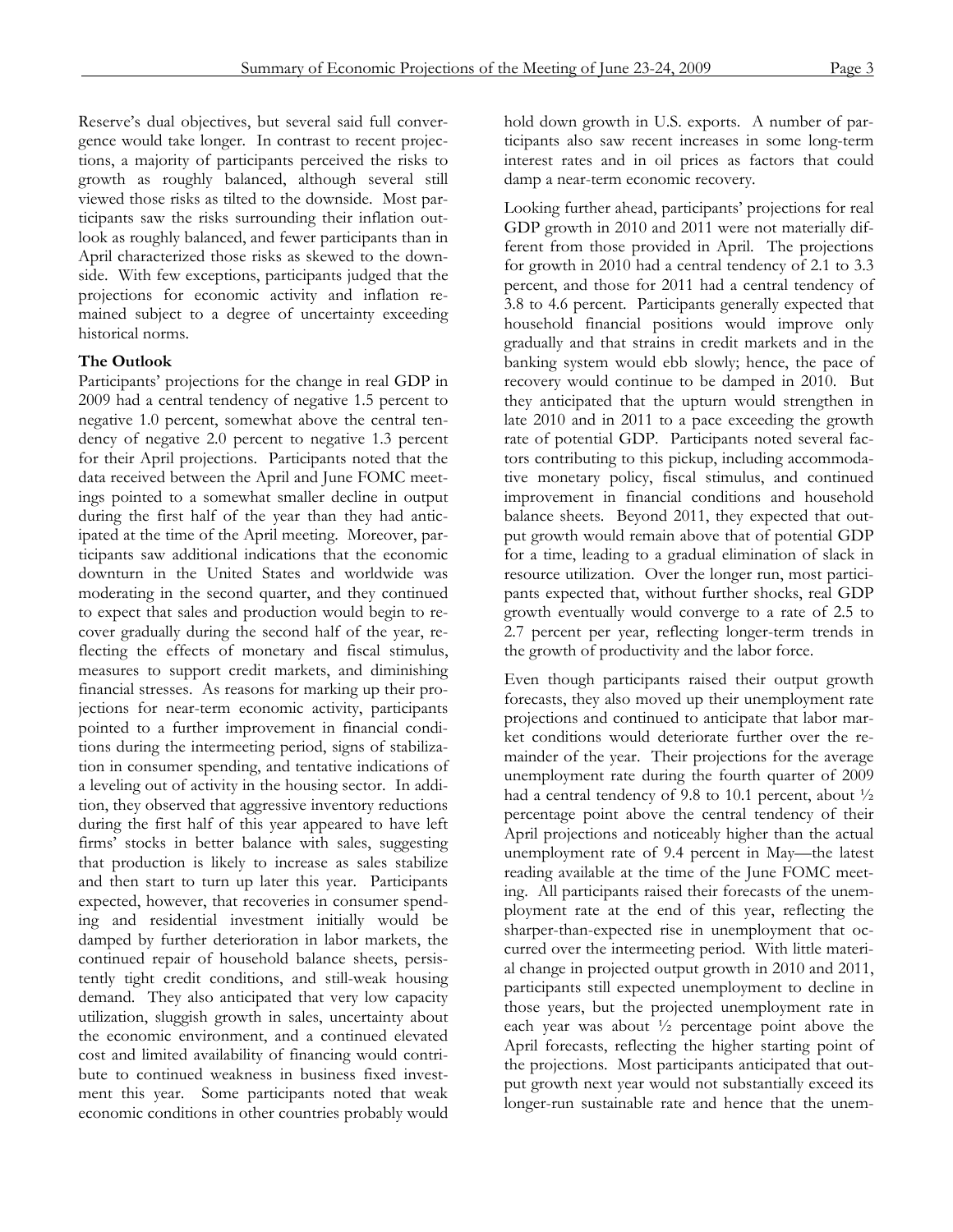ployment rate would decline only modestly in 2010; some also pointed to frictions associated with the reallocation of labor from shrinking economic sectors to expanding sectors as likely to restrain progress in reducing unemployment. The central tendency of the unemployment rate at the end of 2010 was 9.5 to 9.8 percent. With output growth and job creation generally projected to pick up appreciably in 2011, participants anticipated that joblessness would decline more noticeably, as evident from the central tendency of 8.4 to 8.8 percent for their projections of the unemployment rate in the fourth quarter of 2011. They expected that the unemployment rate would decline considerably further in subsequent years as it moved back toward its longerrun sustainable level, which most participants still saw as between 4.8 and 5.0 percent; however, a few participants raised their estimates of the longer-run unemployment rate.

The central tendency of participants' projections for personal consumption expenditures (PCE) inflation in 2009 was 1.0 to 1.4 percent, about ½ percentage point above the central tendency of their April projections. Participants noted that higher-than-expected inflation data over the intermeeting period and the anticipated influence of higher oil and commodity prices on consumer prices were factors contributing to the increase in their inflation forecasts. Looking beyond this year, participants' projections for total PCE inflation had central tendencies of 1.2 to 1.8 percent for 2010 and 1.1 to 2.0 percent for 2011, modestly higher than the central tendencies from the April projections. Reflecting the large increases in energy prices over the intermeeting period, the forecasts for core PCE inflation (which excludes the direct effects of movements in food and energy prices) in 2009 were raised by less than the projections for total PCE inflation, while the forecasts for core and total PCE inflation in 2010 and 2011 increased by similar amounts. The central tendency of projections for core inflation in 2009 was 1.3 to 1.6 percent; those for 2010 and 2011 were 1.0 to 1.5 percent and 0.9 to 1.7 percent, respectively. Most participants expected that sizable economic slack would continue to damp inflation pressures for the next few years and hence that total PCE inflation in 2011 would still be below their assessments of its appropriate longerrun level. Some thought that such slack would generate a decline in inflation over the next few years. Most, however, projected that, as the economy recovers, inflation would increase gradually and move closer to their individual assessments of the measured rate of inflation consistent with the Federal Reserve's dual mandate for maximum employment and price stability.

Several participants, noting that the public's longer-run inflation expectations had not changed appreciably, expected that inflation would return more promptly to levels consistent with their judgments about longer-run inflation than these participants had projected in April. A few participants also anticipated that projected inflation in 2011 would be modestly above their longer-run inflation projections because of the possible effects of very low short-term interest rates and of the large expansion of the Federal Reserve's balance sheet on the public's inflation expectations. Overall, the range of participants' projections of inflation in 2011 remained quite wide.

As in April, the central tendency of projections of the longer-run inflation rate was 1.7 to 2.0 percent. Most participants judged that a longer-run PCE inflation rate of 2 percent would be consistent with the Federal Reserve's dual mandate; others indicated that inflation of  $1\frac{1}{2}$  percent or  $1\frac{3}{4}$  percent would be appropriate. Modestly positive longer-run inflation would allow the Committee to stimulate economic activity and support employment by setting the federal funds rate temporarily below the inflation rate when the economy suffers a large negative shock to demands for goods and services.

## **Uncertainty and Risks**

 $\overline{a}$ 

In contrast to the participants' views over the past several quarters, in June a majority of participants saw the risks to their projections for real GDP growth and the unemployment rate as broadly balanced. In explaining why they perceived a reduction in downside risks to the outlook, these participants pointed to the tentative signs of economic stabilization, indications of some effectiveness of monetary and fiscal policy actions, and improvements in financial conditions. In contrast, several participants still saw the risks to their GDP growth forecasts as skewed to the downside and the associated risks to unemployment as skewed to the upside. Almost all participants shared the judgment that their projections of future economic activity and unemployment continued to be subject to greater-than-average uncertainty.1 Many participants again high-lighted the still-considerable uncertainty about the future course of the financial crisis and the risk that a resurgence of fi-

<sup>1</sup> Table 2 provides estimates of forecast uncertainty for the change in real GDP, the unemployment rate, and total consumer price inflation over the period from 1989 to 2008. At the end of this summary, the box titled "Forecast Uncertainty" discusses the sources and interpretation of uncertainty in economic forecasts and explains the approach used to assess the uncertainty and risks attending participants' projections.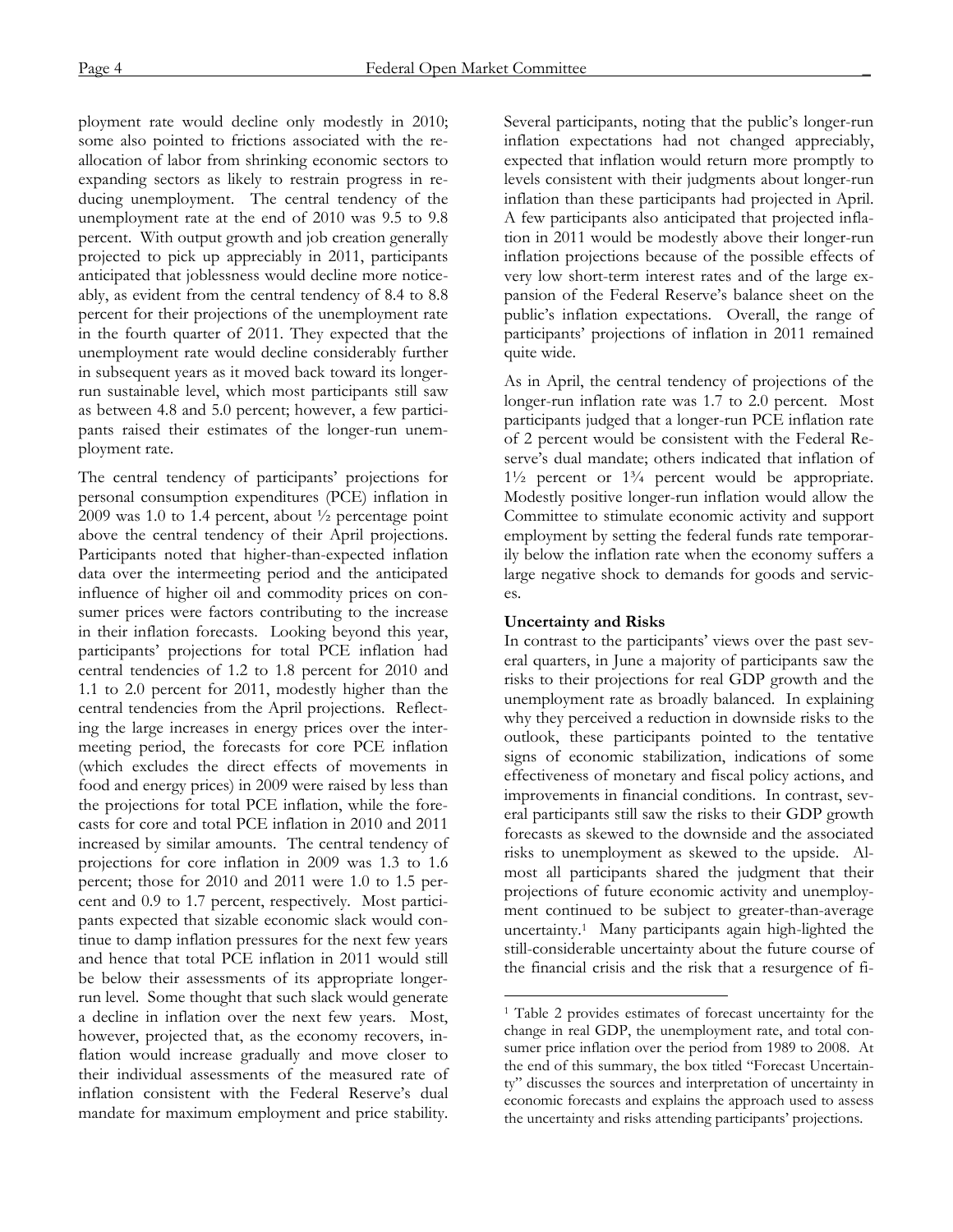nancial turmoil could adversely impact the real economy. In addition, some noted the difficulty in gauging the macroeconomic effects of the credit-easing policies that have been employed by the Federal Reserve and other central banks, given the limited experience with such tools.

Most participants judged the risks to the inflation outlook as roughly balanced, with the number doing so higher than in April. A few participants continued to view these risks as skewed to the downside, and one saw the inflation risks as tilted to the upside. Some participants noted the risk that inflation expectations might drift downward in response to persistently low inflation outcomes and continued significant slack in resource utilization. Several participants pointed to the possibility of an upward shift in expected and actual inflation if the stimulative monetary policy measures and the attendant expansion of the Federal Reserve's balance sheet were not unwound in a timely fashion as the economy recovers. Most participants again saw the uncertainty surrounding their inflation projections as exceeding historical norms.

#### **Diversity of Views**

Figures 2.A and 2.B provide further details on the diversity of participants' views regarding likely outcomes for real GDP growth and the unemployment rate in 2009, 2010, 2011, and over the longer run. The dispersion in participants' June projections for the next three years reflects, among other factors, the diversity of their assessments regarding the effects of fiscal stimulus and nontraditional monetary policy actions as well as the likely pace of improvement in financial conditions. For real GDP growth, the distribution of projections for 2009 narrowed and shifted slightly higher, reflecting the somewhat better-than-expected data received during the intermeeting period. The distributions for 2010 and 2011 changed little. For the unemployment rate, the surprisingly large increases in unemployment reported during the intermeeting period prompted an upward shift in the distribution. Because of the persistence exhibited in many of the unemployment forecasts, there were similar upward shifts in the distributions for 2010 and 2011. The dispersion of these forecasts for all three years was roughly similar to that of April. The distribution of participants' projections of longer-run real GDP growth was about unchanged. A few participants raised their longer-run projections of the unemployment rate, widening the dispersion of

Table 2. Average historical projection error ranges Percentage points

| Variable                           | 2009      | 2010      | 2011 |  |  |  |  |
|------------------------------------|-----------|-----------|------|--|--|--|--|
| Change in real $GDP1$              | ±1.0      | ±1.5      | ±1.6 |  |  |  |  |
| Unemployment rate <sup>1</sup>     | $\pm 0.4$ | $\pm 0.8$ | ±1.0 |  |  |  |  |
| Total consumer prices <sup>2</sup> | $\pm 0.9$ | ±1.0      | ±1.0 |  |  |  |  |

NOTE: Error ranges shown are measured as plus or minus the root mean squared error of projections for 1989 through 2008 that were released in the summer by various private and government forecasters. As described in the box titled "Forecast Uncertainty," under certain assumptions, there is about a 70 percent probability that actual outcomes for real GDP, unemployment, and consumer prices will be in ranges implied by the average size of projection errors made in the past. Further information is in David Reifschneider and Peter Tulip (2007), "Gauging the Uncertainty of the Economic Outlook from Historical Forecasting Errors," Finance and Economics Discussion Series 2007-60 (Washington: Board of Governors of the Federal Reserve System, November).

1. For definitions, refer to general note in table 1.

2. Measure is the overall consumer price index, the price measure that has been most widely used in government and private economic forecasts. Projection is percent change, fourth quarter of the previous year to the fourth quarter of the year indicated.

these estimates, as they incorporated the effects of unexpectedly high recent unemployment data and of the reallocation of labor from declining sectors to expanding ones. The dispersion in participants' longer-run projections reflected differences in their estimates regarding the sustainable rates of output growth and unemployment to which the economy would converge under appropriate monetary policy and in the absence of any further shocks.

Figures 2.C and 2.D provide corresponding information about the diversity of participants' views regarding the inflation outlook. The distribution of the projections for total and core PCE inflation in 2009 moved upward, reflecting the higher inflation data released over the intermeeting period, while distributions for the projections in 2010 and 2011 did not change significantly. The dispersion in participants' projections for total and core PCE inflation for 2009, 2010, and 2011 illustrates their varying assessments of the effects on inflation and inflation expectations of persistent economic slack as well as of the recent expansion of the Federal Reserve's balance sheet. These varying assessments are especially evident in the wide dispersion of inflation projections for 2011. In contrast, the tight distribution of participants' projections for longer-run inflation illustrates their substantial agreement about the measured rate of inflation that is most consistent with the Federal Reserve's dual objectives of maximum employment and stable prices.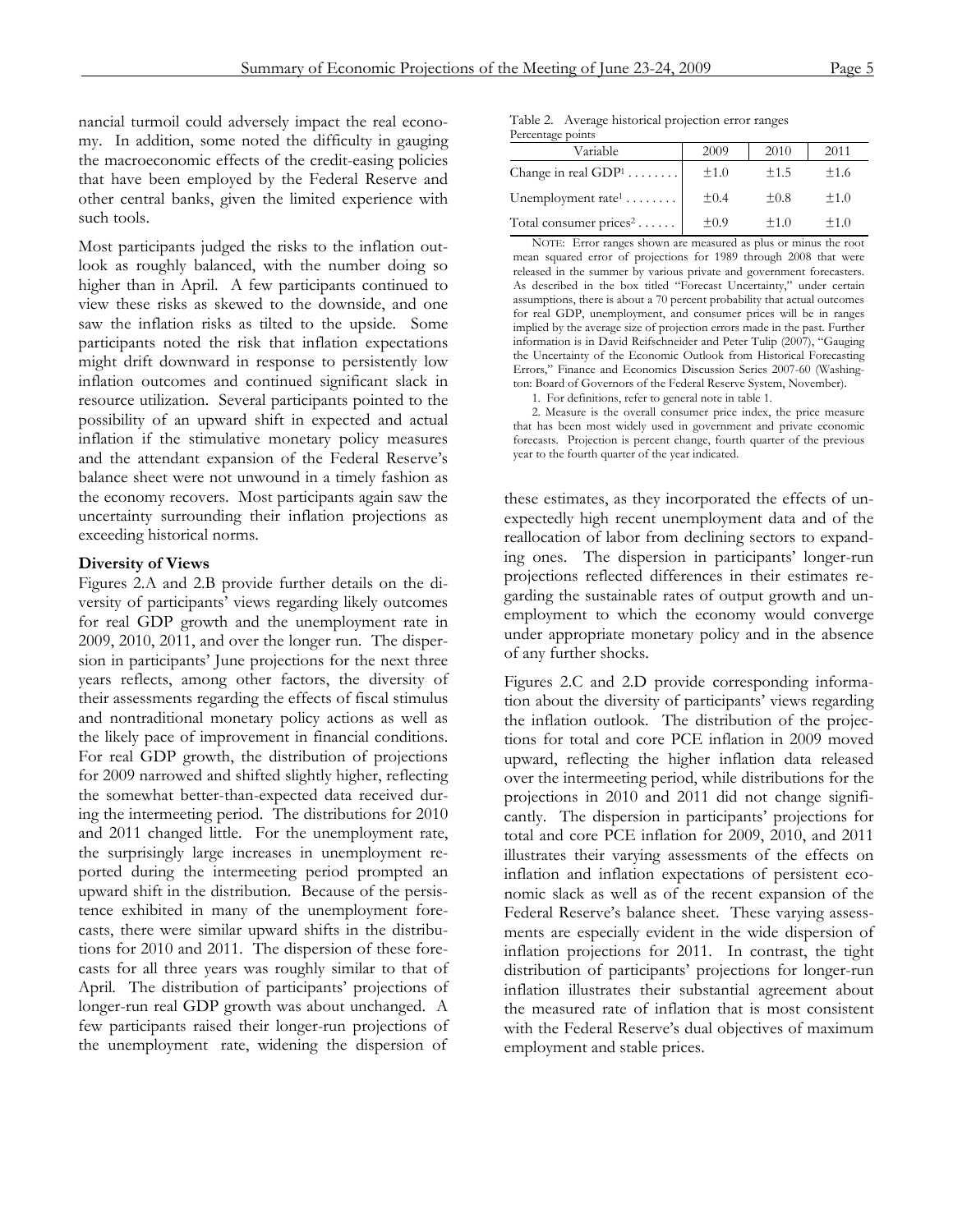

#### Figure 2.A. Distribution of participants' projections for the change in real GDP, 2009–11 and over the longer run

NOTE: Definitions of variables are in the general note to table 1.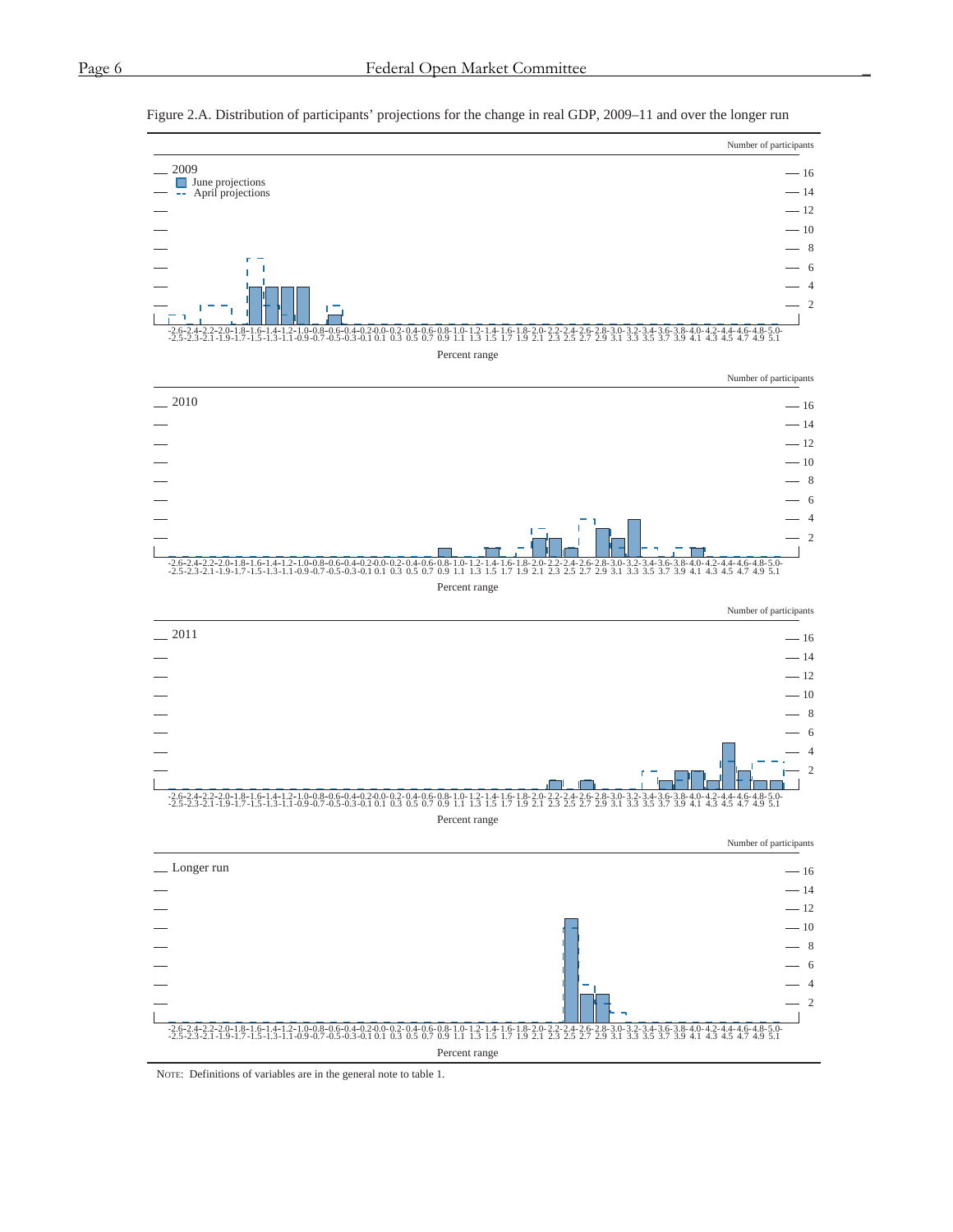

6.6 6.8 7.0 7.2 7.4 7.6 7.7 7.8 8.0 8.2 8.4 8.6 8.8 9.0 9.2 9.4 9.6 9.8 10.0 10.2 10.4 10.6 6.7 6.9 7.1 7.3 7.5 7.7 7.9 8.1 8.3 8.5 8.7 8.9 9.1 9.3 9.5 9.7 9.9 10.1 10.3 10.5 10.7

Figure 2.B. Distribution of participants' projections for the unemployment rate, 2009–11 and over the longer run

NOTE: Definitions of variables are in the general note to table 1.

5.8- 5.9 6.0- 6.1

6.2- 6.3 6.4- 6.5

Percent range

4.4- 4.6- 4.8- 5.0- 5.2- 5.4- 5.6-<br>4.5 4.7 4.9 5.1 5.3 5.5 5.7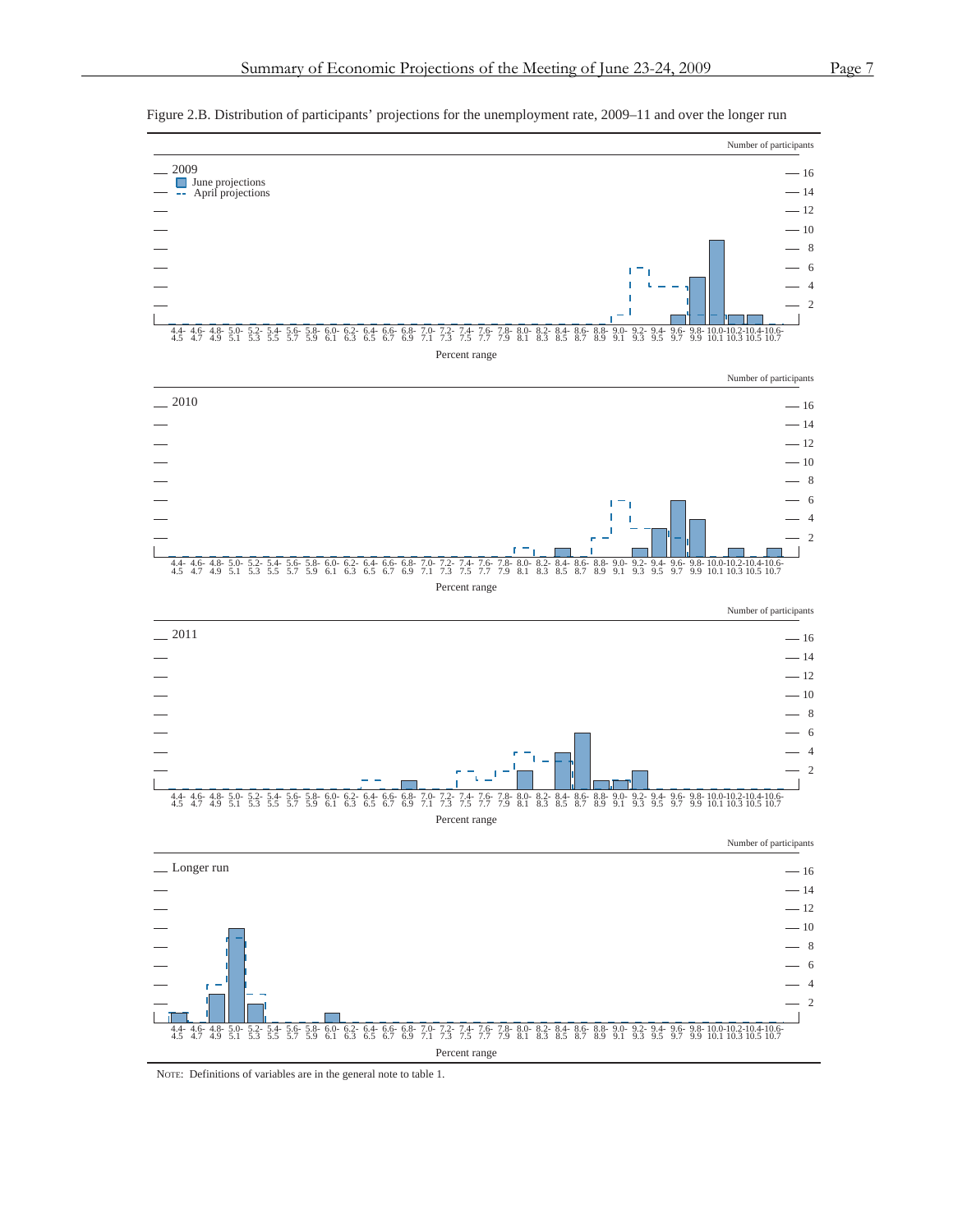

#### Figure 2.C. Distribution of participants' projections for PCE inflation, 2009–11 and over the longer run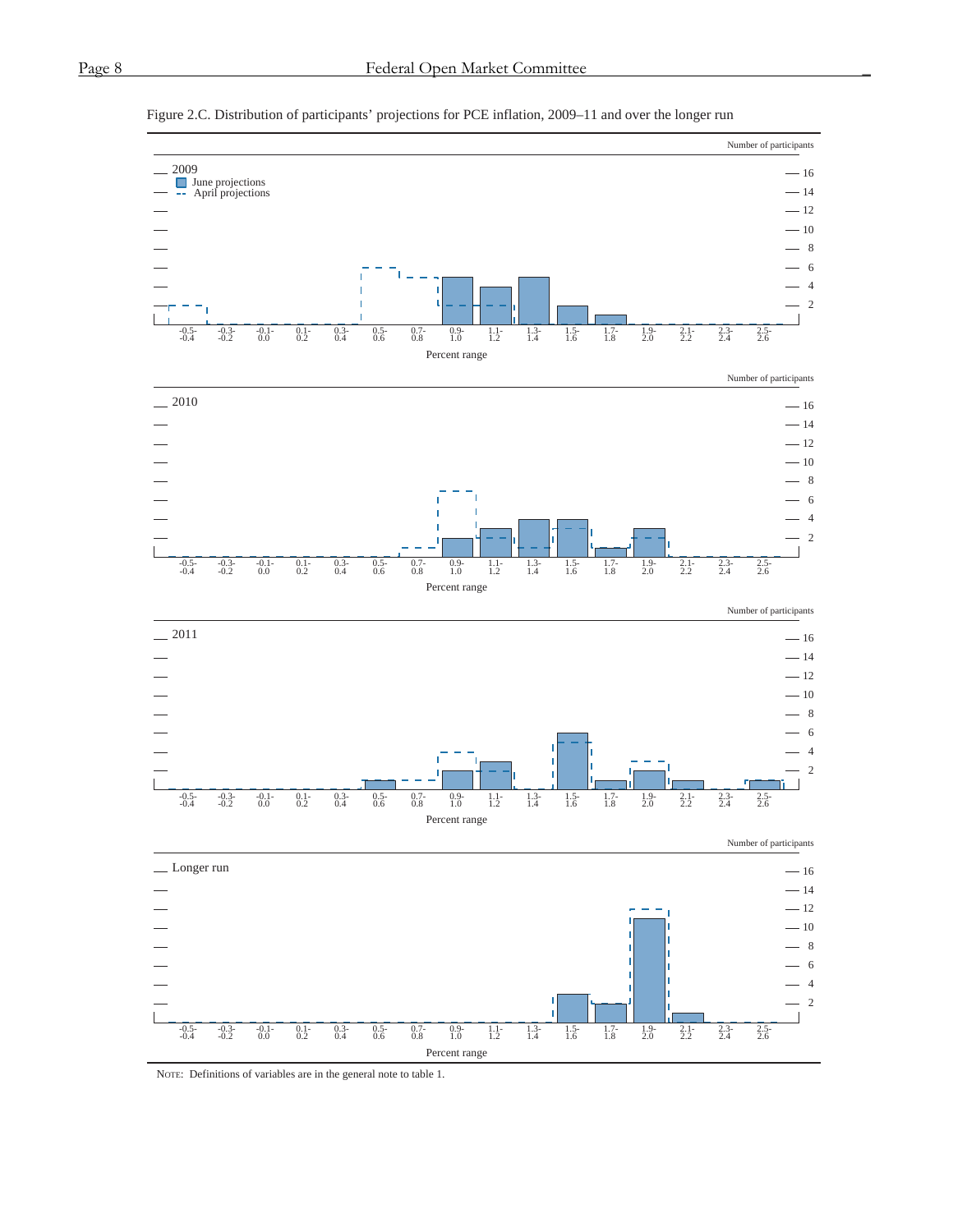



NOTE: Definitions of variables are in the general note to table 1.